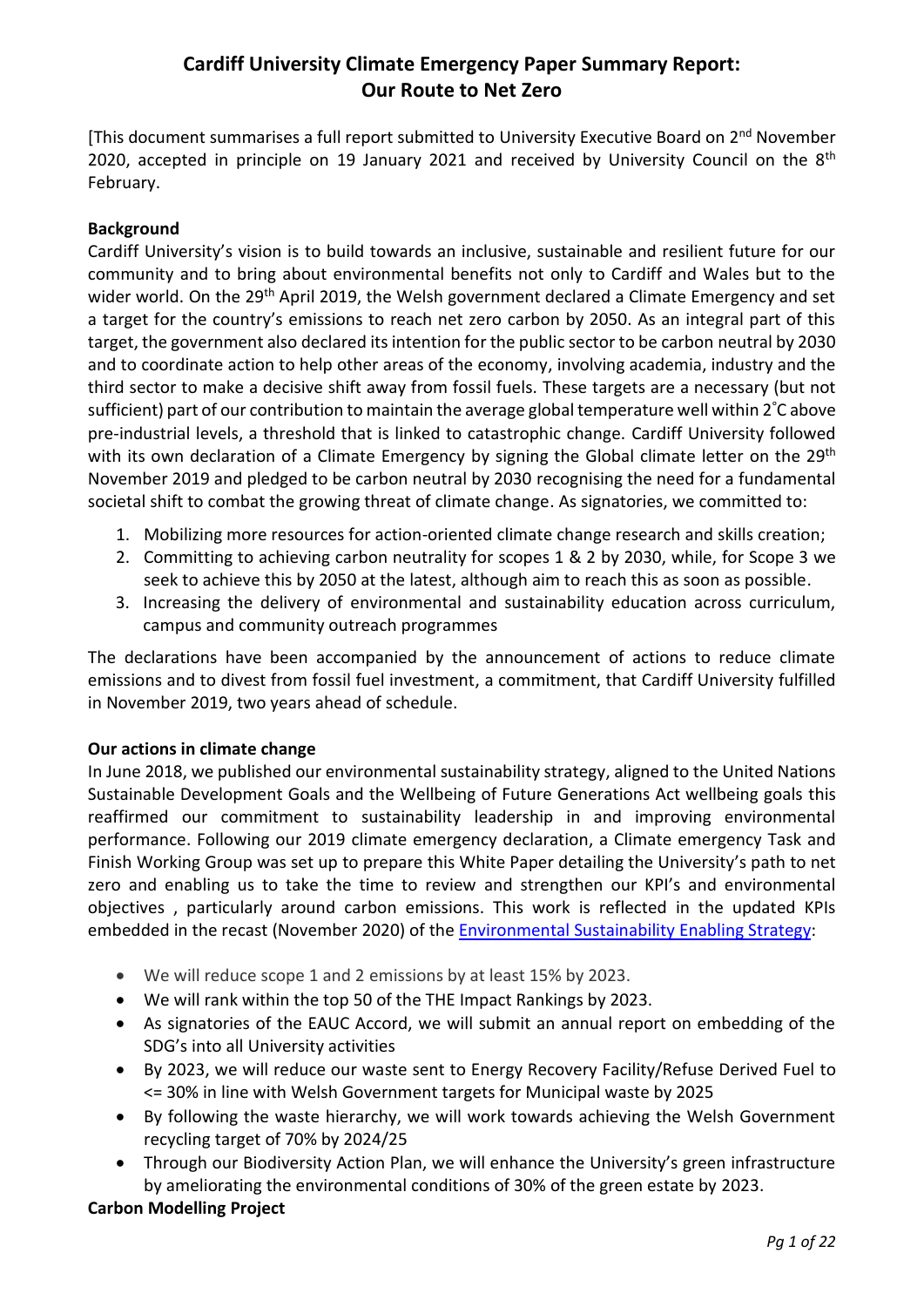A 3-month project was undertaken up to July 2020 to identify our scope 1, 2 and 3 carbon emissions and to develop a series of scenarios for our route to net zero; provding an update to the 2013 Carbon Management Plan and a new estimate of the university's carbon emissions. These new base line calculations were used to model a range of possible carbon emission scenarios for the university. This paper outlines both direct (Scope 1) and indirect (Scope 2 and 3) emissions resulting from the university's activities for the years 2017, 2018, and 2019 (Table 1 – describes the boundaries of these scopes). Where possible we also include emissions resulting from 2020 up to the collation of the data within this report.

| Scope 1           | Scope 2     | Scope 3                                                       |  |
|-------------------|-------------|---------------------------------------------------------------|--|
| Natural gas usage | Electricity | Goods, works and services procured                            |  |
| University owned  | usage       | Student travel                                                |  |
| vehicles          |             | <b>Staff travel</b>                                           |  |
|                   |             | Waste disposal                                                |  |
|                   |             | Water usage                                                   |  |
|                   |             | Emissions related to natural gas and electricity transmission |  |

|  |  |  | Table 1. The boundaries of this study |  |  |  |
|--|--|--|---------------------------------------|--|--|--|
|--|--|--|---------------------------------------|--|--|--|

We collected data for each scope and the activities within them with a monthly resolution wherever possible. The data sources, resolution and accuracy for each activity are presented in Appendix 1.

### **Part 1: Baseline emissions**

On average the university produces 133,761±5719 tonnes CO<sub>2</sub>e per year. This estimate is made from a combination of average estimates and annual data from 2017, 2018, 2019. Of estimate 5.4% was from scope 1, 9.5% was from scope 2 and 85.1% was from scope 3 (Figure 1).





The breakdown of emissions from each recorded activity is shown in Figure 2. Goods, works and services procured, and student travel are the greatest emitters of  $CO<sub>2</sub>$  accounting for 47.9% and 26.7% of the total carbon emissions, respectively when using the tools currently available.



**Figure 2 Cardiff University Emissions by category. A) Tonnes CO<sup>2</sup>e, B) % with one decimal place.**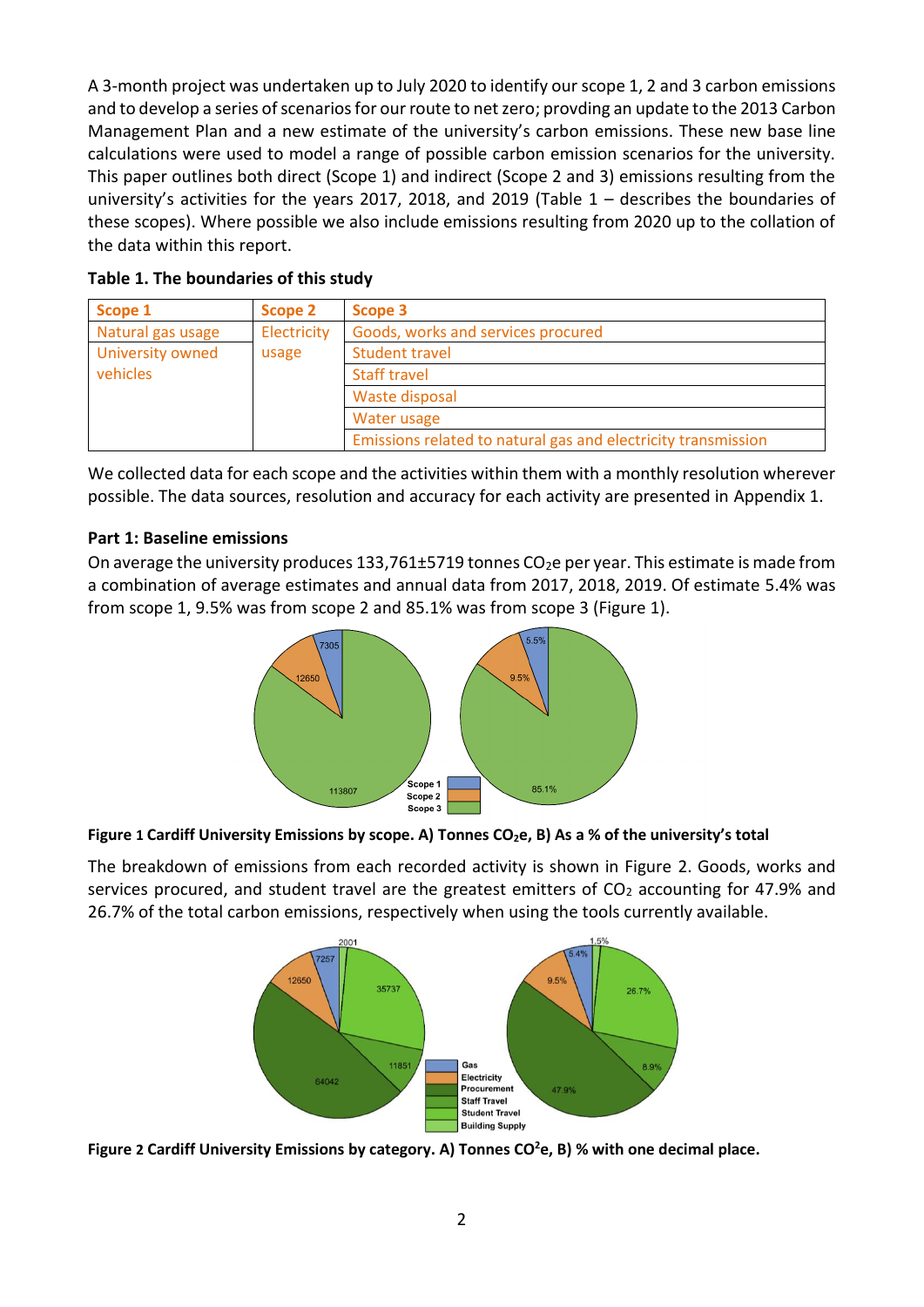Table 2 compares the current carbon budget to that last measured in 2012/13. The total emissions have increased by 4.6% over that period. However, emissions produced by water usage and waste disposal have decreased by 78% and 80%. The increase in emissions is linked to a rise in external spend, likely linked to increased construction activity, and travel, due to the inclusion of international student flights within the scope of this study. The total emissions presented here are comparable to those reported by other similar sized Universities with city-centre locations (Fig 3).

| <b>Scope and category</b>                           | <b>Total emissions (tonnes</b><br>$CO2e$ per year) 2012/13 | <b>Average emissions (tonnes</b><br>$CO2e$ per year) 2017 - 19 |
|-----------------------------------------------------|------------------------------------------------------------|----------------------------------------------------------------|
| <b>Scope 1 - Gas &amp; University Fleet</b>         | 13,806                                                     | 7305                                                           |
| <b>Scope 2 - Electricity</b>                        | 23,982                                                     | 12,650                                                         |
| Scope 3 - Water                                     | 577                                                        | 121                                                            |
| <b>Scope 3 - Waste &amp; recycling</b>              | 314                                                        | 56                                                             |
| Scope 3 - Other goods, works &<br>services procured | 56,128                                                     | 64,041                                                         |
| <b>Scope 3 - Student &amp; staff travel</b>         | 31,642                                                     | 47,587                                                         |
| <b>Total</b>                                        | 126, 676                                                   | 131,760                                                        |

**Table 2 Comparison of this report's estimate of emissions to the previous report in 2012/13**



# **Figure 3 Total carbon emissions (tCO2e) for Universities (Complete scope 1,2 and 3 emissions)**

# **Scope 1 and 2 emissions**

Scope 1 includes emissions from onsite gas combustion in academic and residential buildings as well as combustion emissions from diesel and petrol use in University owned vehicles. The baseline emissions for scope 1 are 7304.8 ( $\pm$ 44) tCO<sub>2</sub>e per year. Scope 2 includes emissions from our use of purchased electricity in our buildings, producing a total of 12,649 ( $\pm$ 541) tCO<sub>2</sub>e per year.

**Gas** - we estimated gas usage from 226 monthly meter readings for all University owned building, taken either manually or automatically. However, this was not possible for some buildings, which required estimates of consumption. Due to the number of estimated readings gas consumption is reported as a single annual figure rather than an average, with baseline emissions for gas of 7257  $(\pm 40)$  tCO<sub>2</sub>e /year, 5.4% of the total carbon budget.

**Fleet vehicles** - vehicle registrations were provided by the Estates department and the network of School Environmental Compliance Officers (ECO's) , where mileage data was derived from publicly available MOT data. Where this was not available, we assumed an average yearly mileage. While appropriate DEFRA carbon emission factors were used to convert the mileage into emissions. Vehicle emissions produce 47 ( $\pm$ 3) tCO<sub>2</sub>e per year, 0.035% of the total.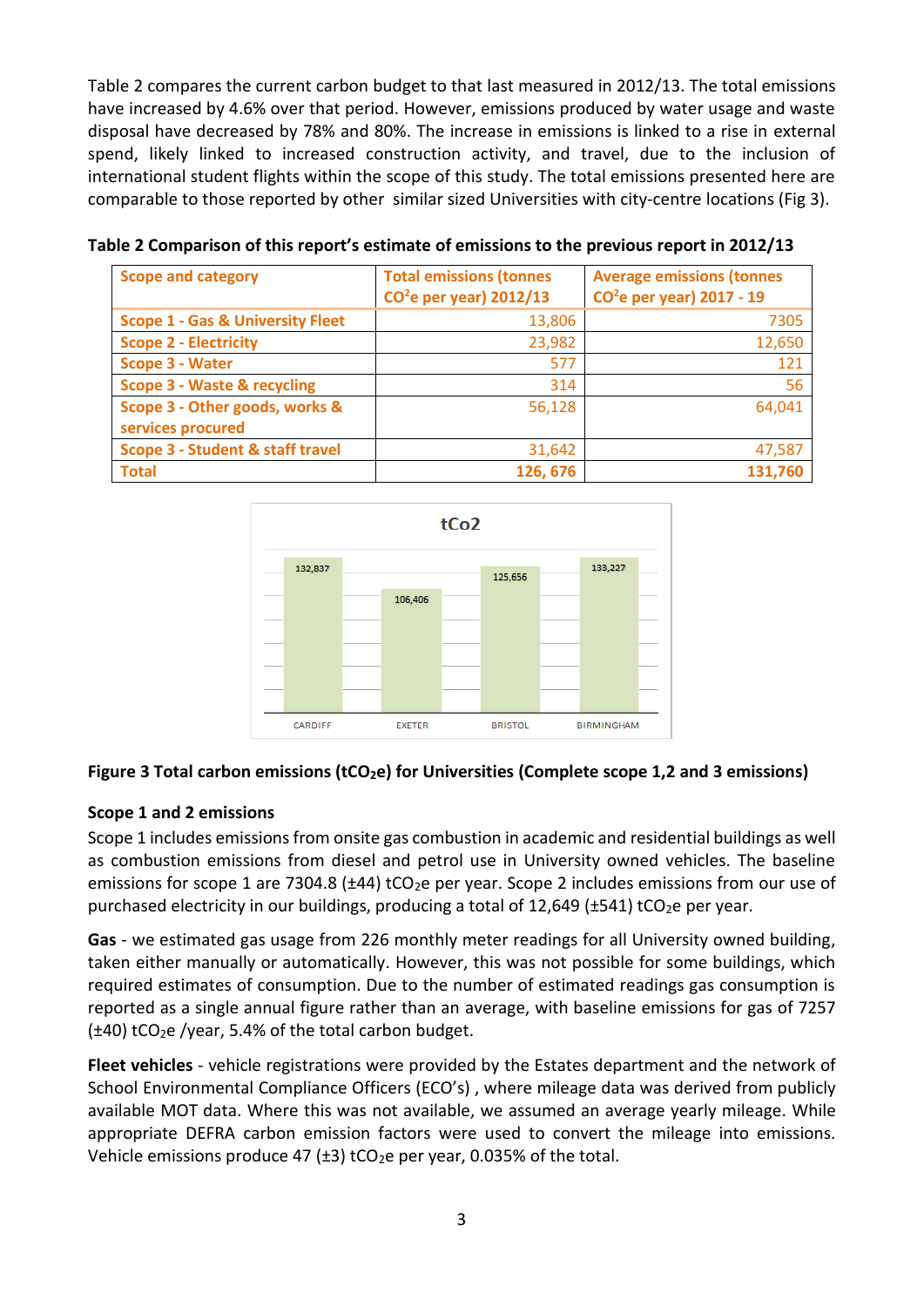**Electricity** - we derived the electricity consumption from 178-meter readings from university owned buildings, where nearly all had regular meeting readings allowing us to report a highly accurate estimate. The baseline emissions for electricity were 12650 (±541) tCO<sub>2</sub>e, accounting for 9.5% of the total carbon budget.

### **Scope 3 emissions**

The total Scope 3 emissions are 113,807 ( $\pm$ 5132) tCO<sub>2</sub>e /year, these are broken down into components in Table 3. We estimated **water usage** using meter readings from 9 university owned buildings, converted into emissions via DEFRA conversion factors related to treatment and transport. However, many buildings are not closely monitored and as a result this emission total is likely to be a minimum. Emissions from **waste disposal** were calculated from the weights of waste collected from all sites, which were converted into  $CO<sub>2</sub>e$  by using the appropriate waste disposal conversion factor (i.e. incineration, recycling, or landfill).

**Staff travel** is a combination of emissions related to the daily commute of staff to and from the university and travel, primarily via airplane, on university business. Commute emissions are derived from a 2012/13 travel survey which collected information on the mode and distance of travel of staff members. Emissions from business travel were calculated via travel insurance data and the MyClimate tool which estimates flight emissions based upon the distance between two locations among other factors. Student travel is a combination of emissions from field trips, daily commute, and flights to and from the UK taken by international students attending the university. Accounting for a return trip to and from the UK has not been previously considered in estimates of the university's carbon emissions.

Emissions from goods, works and services procured are derived from categorised spend data which is converted into CO2e via the Higher Education Supply Chain Emissions Tool (HESCET) provided by the Environmental Association of Universities and Colleges (EAUC). The building supply category is derived from the emissions related to the energy lost through transmission of natural gas or electricity from the source to the university. These are defined as scope 3 as the university has no control over these emissions, other than by controlling the consumption of electricity.

| <b>Scope 3 Category</b>                                             | Tonnes CO <sub>2</sub> e | % of Total Emissions |
|---------------------------------------------------------------------|--------------------------|----------------------|
| <b>Water</b>                                                        | 121                      | 0.09                 |
| <b>Waste</b>                                                        | 56                       | 0.04                 |
| <b>Staff travel</b>                                                 | 11,851                   | 8.86                 |
| <b>Student travel</b>                                               | 34,737                   | 26.7                 |
| Other goods, works & services procured                              | 64,041                   | 47.9                 |
| <b>Building Supply (Gas &amp; elecitricity - Scope 3 emissions)</b> | 2001                     | 1.50                 |

### **Table 3 Scope 3 activities and their emissions.**

### **Water and Waste**

Water consumption in cubic meters was collected from meter readings across the University campus. The baseline emission for water consumption and treatment was 121 tCO<sub>2</sub>e per year contributing 0.09% of the total carbon budget. Waste data from our residential sites were provided to us by our residences waste contractors for 2017 to 2020. The data provided included general, mixed recyclables, glass and food waste streams. A pilot food collection was undertaken at Cartwright Court between April and June 2019. We multiplied the weight of collected waste in metric tonnes for each category by the appropriate Defra emission factor to calculate the  $CO<sub>2</sub>$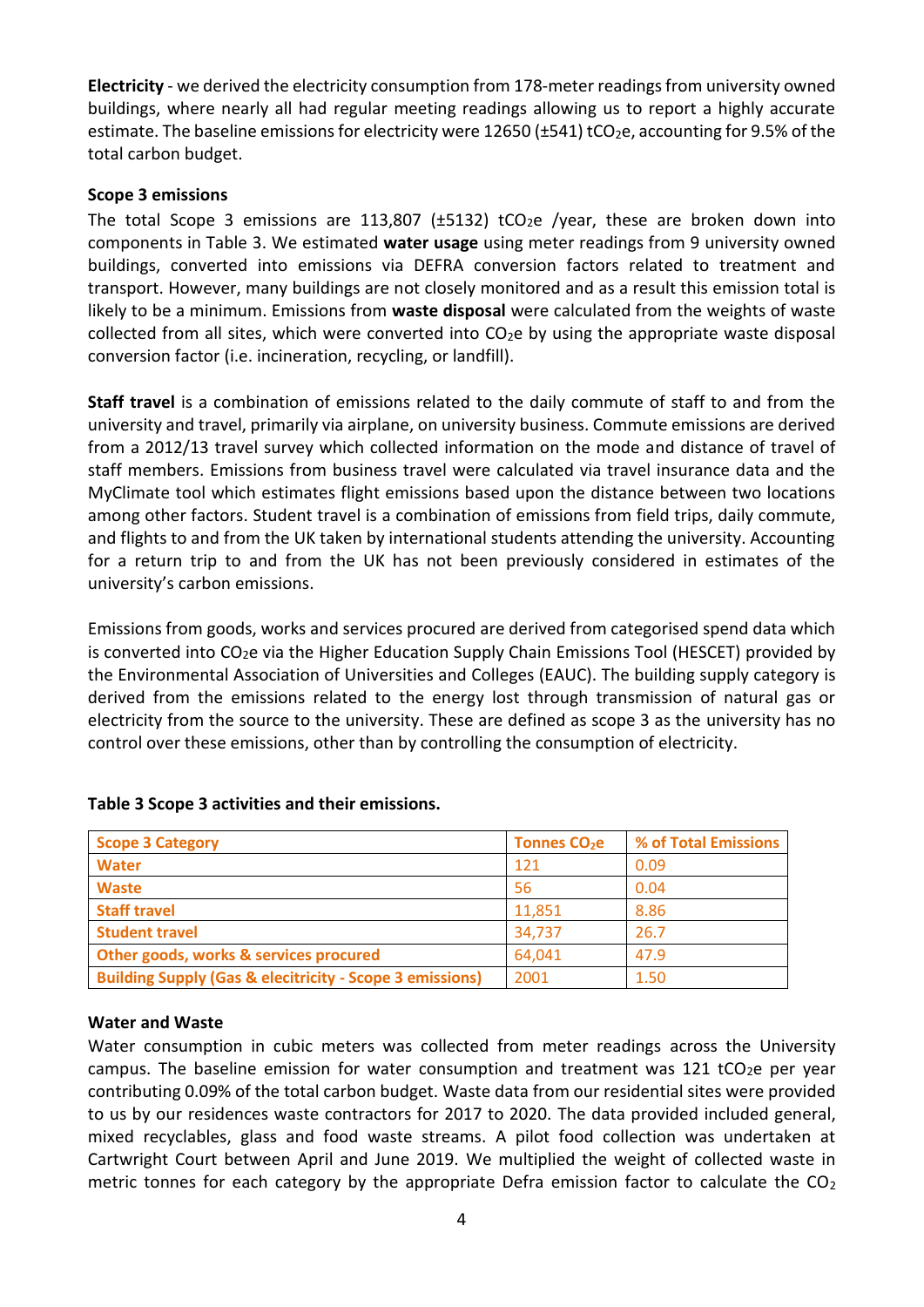equivalent emissions (kgCO<sub>2</sub>e). Glass collected from residential properties is estimated for much of our reporting period due to a lack of collecting trucks with weighing equipment. We use the nonestimated weights to apply a correction to the previously estimated weights. Data for Waste Electrical and Electronic Equipment (WEEE) was collected from receipts from waste collections. Waste data from our academic campus was provided by our waste contractors for the years 2017- 2020. This data included general waste, non-hazardous waste, animal bedding and food waste. Weight in metric tonnes for each category was multiplied by the appropriate Defra emission factor to calculate the  $CO<sub>2</sub>$  equivalent emissions (kgCO<sub>2</sub>e).

Before 2017, Cardiff University's general, non-recyclable waste was sent to landfill, however since 2017 all non-recyclable waste is sent to Viridor, an Energy Recovery Facility (ERF) in Cardiff Bay, whereby waste is incinerated and the heat recovered used within the local area. The only waste remaining that still goes to landfill is animal bedding. The University set a KPI in 2019 committing to reduce our waste sent to ERF/RDF to no more than 30% by 2025 in line with Welsh Government targets. Total emissions produced by each waste stream are presented in Table 4. Despite the low percentage of the total waste which is taken to landfill, due to the high volumes of greenhouse gases emitted by this waste disposal stream it accounts for over a third of the total waste emissions.

| <b>Waste stream</b>        | Tonnes CO <sub>2</sub> e |                    |  |
|----------------------------|--------------------------|--------------------|--|
|                            | <b>Academic</b>          | <b>Residential</b> |  |
| Landfill                   | 19.2                     |                    |  |
| Incineration               | 10.9                     | 11.6               |  |
| Recycling                  | 6.8                      | 7.1                |  |
| <b>Anaerobic digestion</b> |                          | 0.01               |  |
| <b>Total</b>               | 36.9                     | 18.7               |  |

#### **Table 4 Emissions resulting from waste disposal streams**

### **Travel**

Data for staff and student travel were provided through a combination of travel surveys, insurance data and international student data. Total travel baseline emissions were 47,587 tCO<sub>2</sub>e per year, 35.6% of the carbon budget. Travel emissions are split by category in the table below.

### **Table 5 Emissions resulting from travel.**

| <b>Travel category</b>                   | Tonnes CO <sub>2</sub> e |
|------------------------------------------|--------------------------|
| <b>Student commute</b>                   | 6,993                    |
| <b>Student field trips/exchange</b>      | 5.044                    |
| <b>International student home travel</b> | 23,699                   |
| <b>Staff commute</b>                     | 5,257                    |
| <b>Staff business travel</b>             | 6,594                    |
| <b>Total</b>                             | 47,587                   |

# **Staff and student commute**

Data for student and staff commutes were provided by travel surveys conducted within the University in 2008, 2012/13 and 2018/19. The 2012/13 survey has the best response rate (Table 6) and thus is used as a basis for this study. The mode and length of travel of the commute is collected and used to produce annual totals of emissions per transport (Table 7). We assume full time staff work 228 days and part time staff work 228 days to calculate these annual commute lengths. These total lengths are scaled up to the total number of staff and students in 2018/19 (Equation 1).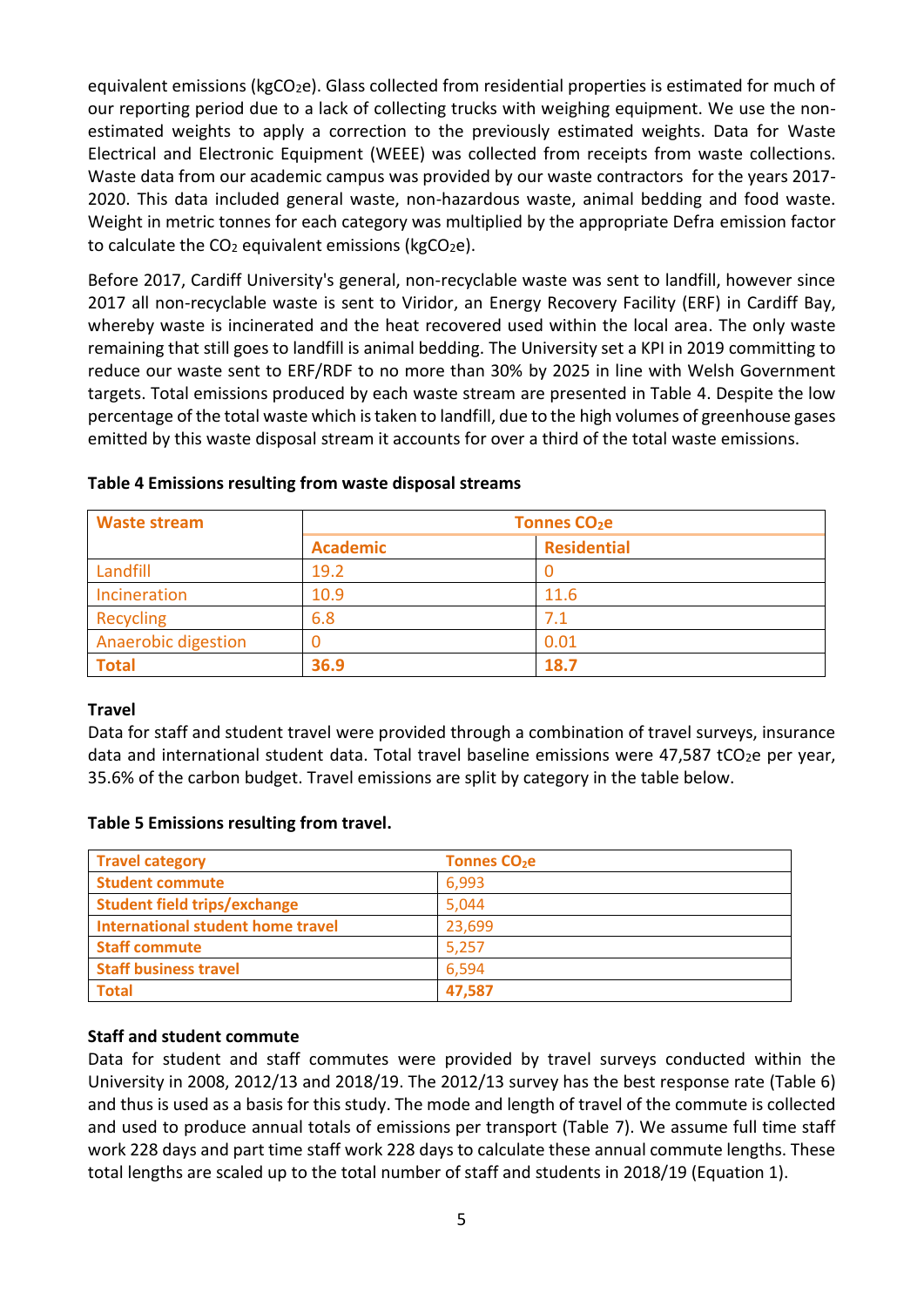Total GHG emissions = 
$$
\frac{GHG sample}{Sample number} \times Total population
$$
 [Equation 1]

The scaled-up distance for each mode of transport was converted into emissions via their appropriate DEFRA emission factors.

#### **Table 6 Response rates for the travel surveys through time.**

|                | <b>Survey response rate %</b> |      |      |  |  |
|----------------|-------------------------------|------|------|--|--|
|                | 2012/13<br>2018/19<br>2008/9  |      |      |  |  |
| <b>Staff</b>   | Unknown                       | 28.3 | 13.0 |  |  |
| <b>Student</b> | Unknown                       | 8.9  | 1.0  |  |  |

# **Table 7 Emissions related to staff commuting through time. All emissions are estimated from University conducted travel surveys.**

| <b>Staff Daily Commuting</b><br><b>Trips by Mode</b> | <b>Total Carbon Emissions (tCO2 per year)</b> |                      |                      |  |
|------------------------------------------------------|-----------------------------------------------|----------------------|----------------------|--|
|                                                      | 2008                                          | 2012/13              | 2018/19              |  |
| <b>Walk</b>                                          | 0.00                                          | 0.00                 | 0.00                 |  |
| <b>Cycle</b>                                         | 0.00                                          | 0.00                 | 0.00                 |  |
| Car                                                  | 3,843.32                                      | 3,473.14             | 3,201.3              |  |
| <b>Bus</b>                                           | 220.83                                        | 57.56                | 357.35               |  |
| <b>Train</b>                                         | 577.11                                        | 533.76               | 727.75               |  |
| <b>Other motorised</b>                               | 32.33                                         | 93.18                | 20.9                 |  |
| <b>ALL MODES</b>                                     | 4,674                                         | 4,158 (0.72 / staff) | 4,307 (0.59 / staff) |  |

Staff commute emissions remained similar across all three years. However total student commute emissions increased by 58.7% since 2012/13 (Table 8). Emissions per student increased by 47.2% since 2012/13. We believe this is skewed due to the small sample number of the 2018/19 survey and a small number of anomalous commute lengths.

### **Table 8 Emissions related to student commutes.**

| <b>Student Daily Commuting</b><br><b>Trips by Mode</b> | <b>Total Carbon Emissions (tCO<sub>2</sub>e per year)</b> |                       |                         |  |
|--------------------------------------------------------|-----------------------------------------------------------|-----------------------|-------------------------|--|
|                                                        | 2008                                                      | 2012/13               | 2018/19                 |  |
| Walk                                                   | 0.00                                                      | 0.00                  | 0.00                    |  |
| Cycle                                                  | 0.00                                                      | 0.00                  | 0.00                    |  |
| Car                                                    | 4,243.29                                                  | 3,508.86              | 9,177                   |  |
| <b>Bus</b>                                             | 240.79                                                    | 800.02                | 429.8                   |  |
| <b>Train</b>                                           | 694.56                                                    | 840.78                | 2,799                   |  |
| Other motorised                                        | 10.26                                                     | 388.95                | 80.2                    |  |
| <b>ALL MODES</b>                                       | 5,189                                                     | 5,539 (0.19 /student) | 12,486 (0.36 / student) |  |

### **Staff and student international business and study travel**

Staff and student international travel produce significant emissions, particularly if the travel involves flying. To calculate the emissions related to flying we collected the number of flights undertaken and the location of the journey from travel insurance data from  $2017 - 2020$ . Using the MyClimate.org online tool we converted the location and cabin class of the flights undertaken into emissions per person. The MyClimate tool calculates the distance between the departure and arrival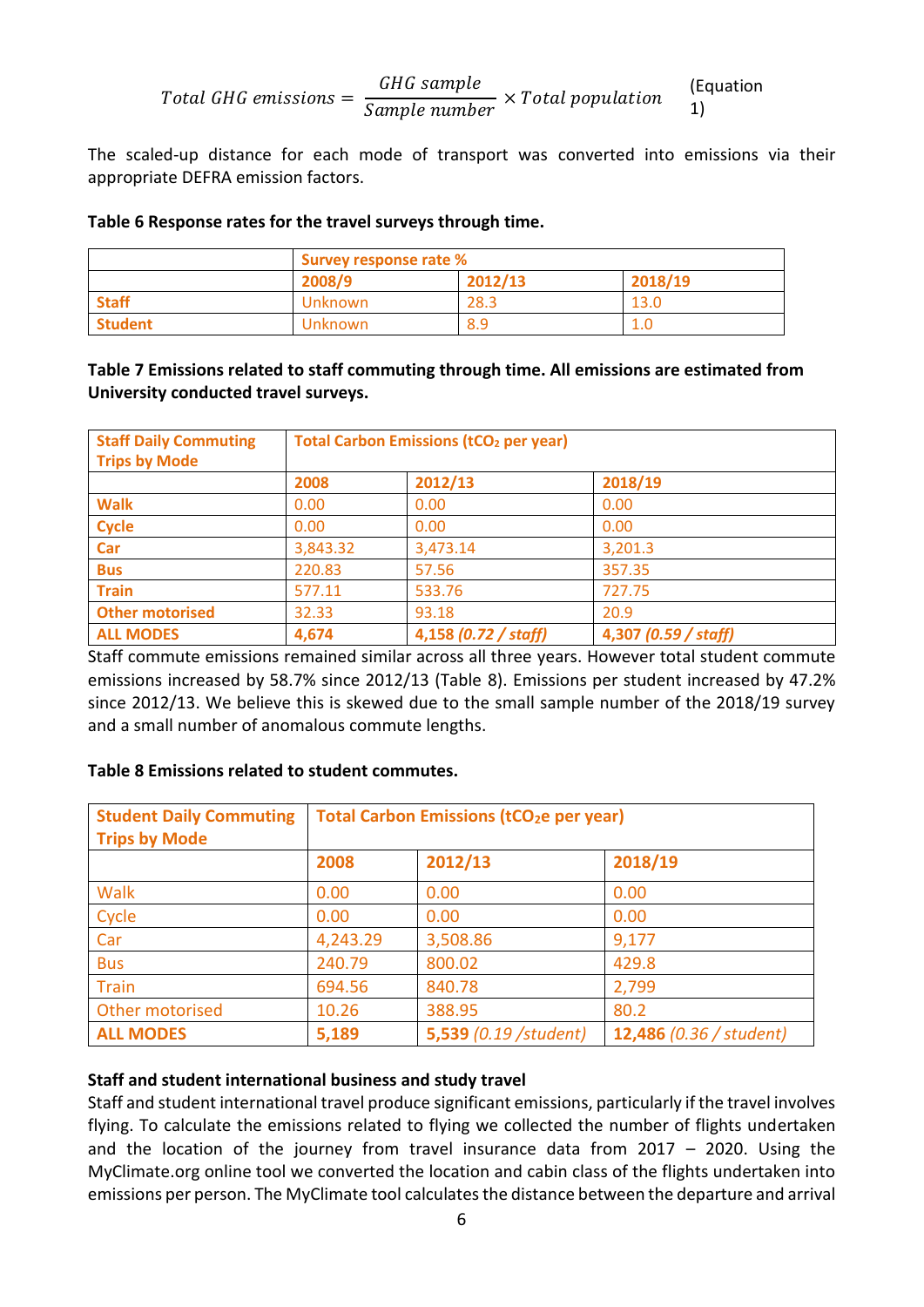locations and uses assumptions on the type of aircraft, number of passengers (by class if applicable) and cargo load to estimate the likely emissions emitted per person on the plane.

For this study we assume all travel that is reported via the University travel insurance company is undertaken by aeroplane in economy class (mode of travel is not stated). Staff are assumed to fly from Cardiff and take a connecting flight from Amsterdam while all students fly from London with connecting flights in Doha if they are flying to South East Asia or Australasia, otherwise a direct flight is assumed. As our emission estimates are based purely on travel insurance data, we have included a 20% uncertainty due to not compliance on staff travel and used the standard deviation between 2017 and 2019 on student flights for students. The University has recently appointed a single travel management company and approved a new Travel and Expenses Policy and new expense management system. As a result, more detailed staff travel data will be available from early 2021. The baseline emissions for staff and postgraduate business travel were 6,594 ( $\pm$ 1318) tCO<sub>2</sub>e. The three schools with the highest carbon emissions were Medicine (941.8 tCO<sub>2</sub>e) followed by Engineering (805.86 tCO<sub>2</sub>e) and Biosciences (419.64 tCO<sub>2</sub>e). The baseline emissions for student field trip/exchange travel were 5,044 ( $\pm$ 204) tCO<sub>2</sub>e. The three schools with the highest emissions were Medicine (948.87 tCO<sub>2</sub>e) followed by Earth Sciences (680.55 tCO<sub>2</sub>e) and Geography and planning  $(609.08 \text{ tCO}_2\text{e})$ . The Global Opportunities programme was responsible for the highest emissions  $(1787.1 \text{ tCO}_2e)$  accounting for 35.4% of the total emissions for student field trip/exchange travel.

In 2018 a total of 26% students at Cardiff University were not UK nationals and subsequently needed to travel from their home country to Cardiff in order to study on campus. For our baseline period these emissions come to 23,699 ( $\pm$  2700) tonnes CO<sub>2</sub>e. These emissions are calculated using the MyClimate tool with some extra assumptions. As we did not know the exact departure airports for the trips, we assume all flights arrive at London and depart from the largest central airport in the country of origin. The uncertainty of this assumption is estimated for the largest countries included in this study. For a large country with a high number of students, such as China this uncertainty can be up to  $2571$  tCO<sub>2</sub>e.

### **Goods, works and services procured**

Goods, works and services procured account for 47.9% of the total baseline carbon assessment . Sustainability forms one of the four strategic pillars in the Procurement Strategy that was approved by UEB in July 2020 and a more detailed action plan exists to develop Responsible Procurement Policy and Supplier Code of Conduct to include commitment to Welsh Government's Code of Practice: Ethical Employment in Supply Chains; Well Being of Future Generations (Wales) Action 2015 and Modern Slavery Action 2015, Living Wages, IR35 Off-Payroll working, Government Prompt Payment Policy. As the university procures goods, works and services it also inherits the carbon emissions embedded in those products and because the university is typically the final consumer of the products it purchases, these inherited emissions can be a significant proportion of its total carbon budget. The university purchases many thousands of products and services through the year and therefore estimating the related emissions is not a simple task. In order to produce an initial estimate for this report we used the Higher Education Supply-Chain Emission Tool (HESCET), a tool which has been used by other universities allowing for comparison. Using HESCET we estimate the university is accountable for 64,041 ( $\pm$  2867) tCO<sub>2</sub>e.

HESCET is provided free of charge to universities by EAUC and uses annual spend data to produce an estimate of the carbon emissions from procurement. The tool is underpinned by an Extended Input-Output Analysis (EEIOA) which provides average carbon intensities (kgCO2e/£) for categorised spend data. An EEIOA traces the value added to a product through the entire supply chain and combines this with a measure of environmental impact, typically greenhouse gas emissions, to map out the inherited emissions of the procured services. HESCET is provided in the form of an Excel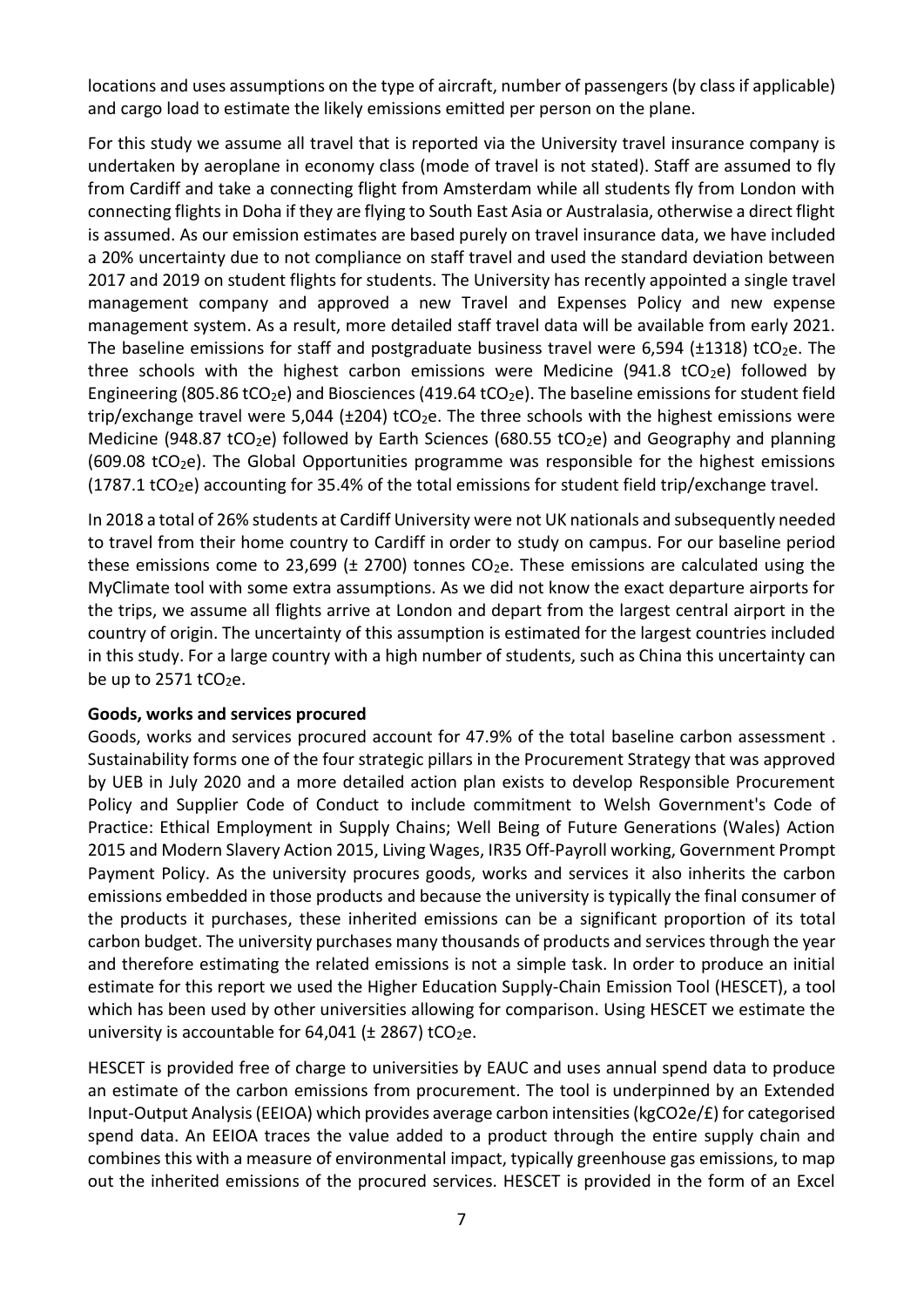spreadsheet which we disassemble to enable automation and to understand its methodology. This automated version of the tool replicates the methodology of the Excel tool with minimal changes.

Our automated version of HESCET takes financial reports, which present spend categorised into Proc-HE codes, and produces estimates of kgCO2e by these categories. The HESCET script takes the raw financial report and produces total spend of each Proc-HE category. The Proc-HE categories are then grouped into 75 industry categories derived by DEFRA (Department of Environment, Food and Rural Affairs). These industry groupings are the outcome of the EEIOA conducted in the UK in 2011 (based on data collated in 2004). The Proc-HE categories are grouped into these industries based upon the expert knowledge of the authors of the original HESCET tool. Our automated tool then calculates the total spend of each industry category and uses the estimated emission intensity (kgCO2e/£) to produce the total emissions released, including embodied CO2. However, the financial reports contain several Proc-HE categories which are included in other parts of the total carbon budget, such as utilities and business travel, these industry totals are further grouped into categories derived by the HESCET authors to avoid double counting (Table 9).

| <b>DEFRA category</b>                    | <b>Tonnes CO<sub>2</sub>e</b> | <b>Percentage %</b> |
|------------------------------------------|-------------------------------|---------------------|
| <b>Business services</b>                 | 11,525                        | 18.0                |
| <b>Paper products</b>                    | 2,092                         | 3.3                 |
| <b>Other manufactured products</b>       | 7,189                         | 11.2                |
| <b>Fuels, chemicals and glasses</b>      | 6,740                         | 10.5                |
| <b>Food and catering</b>                 | 5,004                         | 7.8                 |
| <b>Construction</b>                      | 12,728                        | 19.9                |
| <b>ICT</b>                               | 7,033                         | 11.0                |
| <b>Medical and precision instruments</b> | 6,966                         | 10.9                |
| <b>Other procurement</b>                 | 3,363                         | 5.3                 |
| <b>Unclassified</b>                      | 1,401                         | 2.2                 |
| <b>Total</b>                             | 64,041                        | 100%                |

### **Table 9 The emissions resulting from HESCET derived procurement categories**

The procurement category with the largest  $CO<sub>2</sub>$  emissions is Construction producing 12,728 tCO<sub>2</sub>e (19.9%) followed by Business services which produce  $11,525$  tCO<sub>2</sub>e (18%). Business services includes legal, marketing and financial services. A significant increase in the construction category is seen through time, driving the overall increase in emissions resulting from goods, works and services procured (Figure 4).

This method of calculating emissions from goods, works and services procured has limitations because it uses total spend for each category. In some circumstances spend might not be an accurate predictor of Carbon emissions for example a more energy efficient or sustainably sourced product may be more expensive. In addition, the quality of Proc-HE codes allocated to the University's suppliers is mixed and will impact the accuracy of emission estimates. The HESCET tool uses Defra categories from 2011 and whilst the tool is currently being updated with the most recent DEFRA data, this will not be available for public use until November 2020. Another limitation is that the 10 DEFRA categories are very broad which makes it difficult to target certain areas within the categories for the scenario modelling.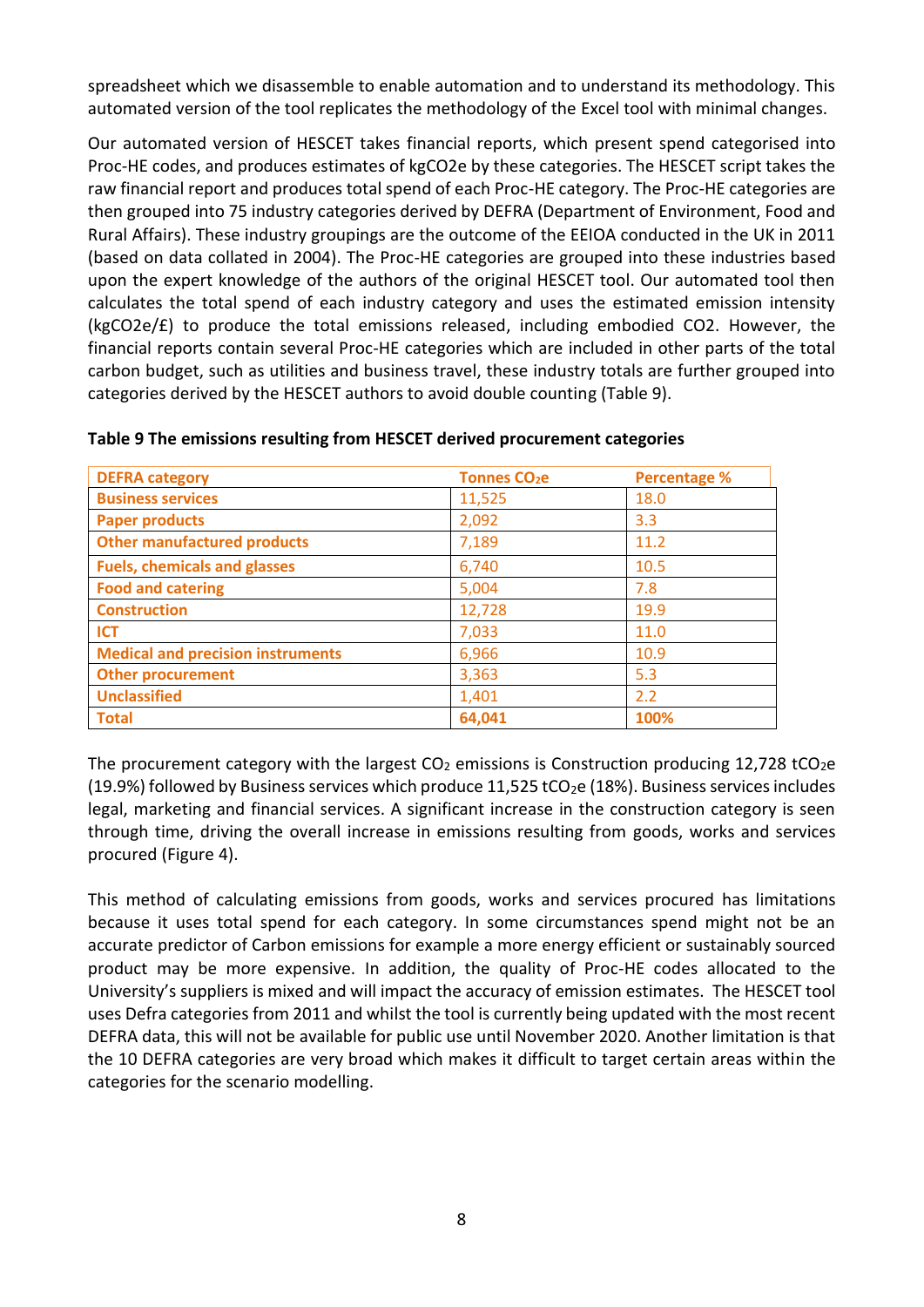



### **Part 2: Scenario Modelling**

### **3.1 Scope 1 and 2 - Gas and electricity modelling**

The annual emissions for gas and electricity are estimated at 8,210 and 13,700 tonnes  $CO<sub>2</sub>e$ respectively. This total includes scope 3 emissions related to the transmission from supply to the university buildings. These totals are derived from annual consumption figures from 226 and 178 metered buildings. The uncertainty of the values is derived from the standard deviation and error of area averaged consumption of the buildings. Estimates of gas and electricity emissions in 2019 range from 8174 – 8246 and 13202 – 14198 tonnes  $CO<sub>2</sub>e$  respectively. The consumption of natural gas will continue to produce emissions as heat decarbonising solutions are unlikely to be available prior to 2030.

Achieving the net zero emissions target on campus will require significant reductions in natural gas used for heat supply in buildings. Decarbonising heat is a significant challenge facing the UK's energy sector over the next few decades and there is no consensus on national policy on how to best decarbonise heating. Therefore, we adopt a "keep-all-options open" and "no-regret approach" to initially focus on improving building controls and thermal insulation to improve energy efficiency and to simultaneously investigate all options for heat decarbonisation as they evolve in the coming years. The no-regret action will be to improve heat insulation of buildings and to improve the control of building heating, ventilation and air-conditioning systems. We estimate that better control of building heating systems can produce a reduction in the consumption of natural gas of 10%. If achieved, we can expect emissions to be between 7420 and 7350 tonnes  $CO<sub>2</sub>e$ . We also propose Scheduled operating times for building use and space conditioning and dedicated workspaces for weekend/holiday periods for staff and students and only space condition these spaces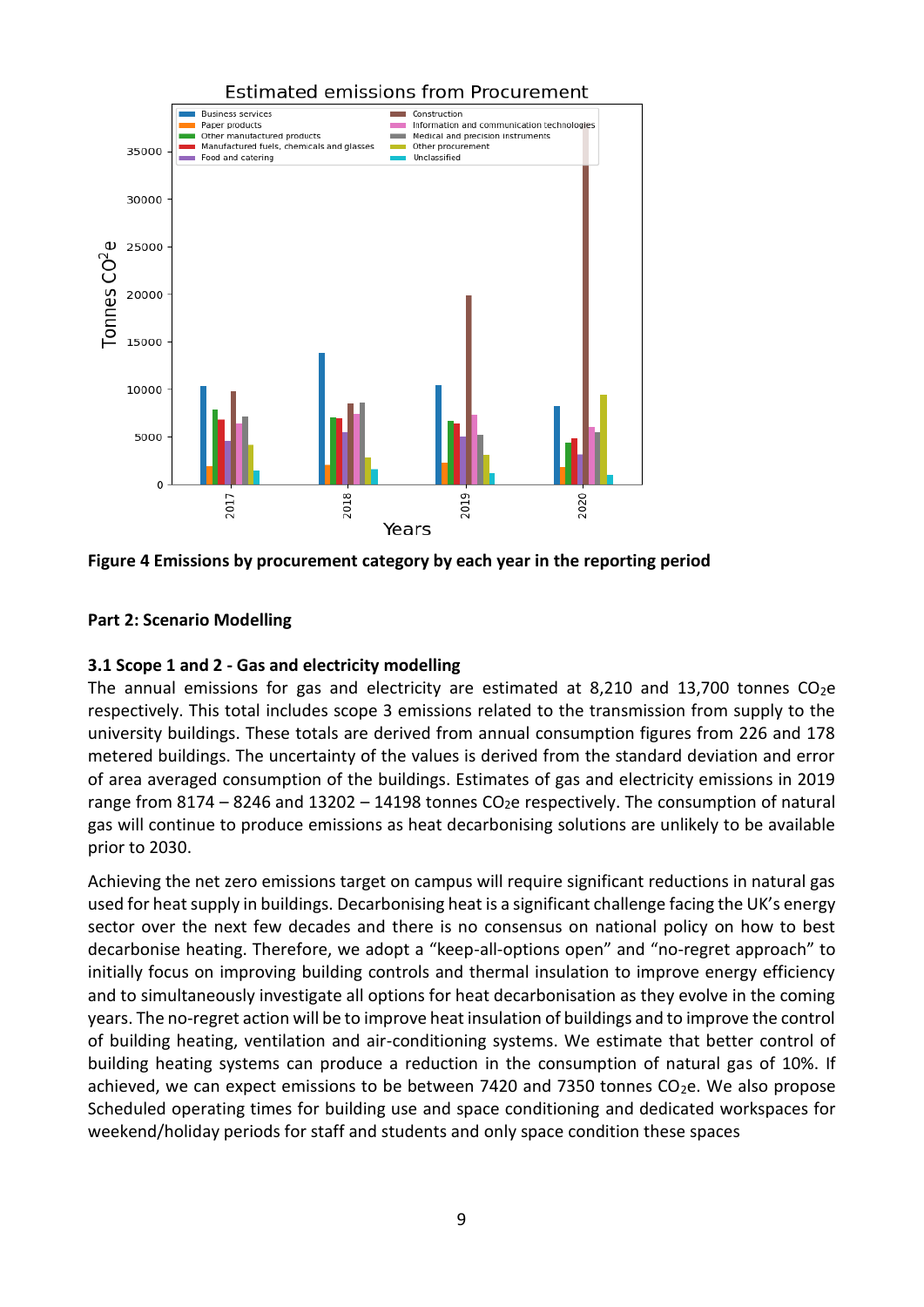However, deep decarbonisation of heating would require a move away from using natural gas for heating our buildings and adopting low carbon alternatives. The heat decarbonisation pathways considered are in alignment with Future Energy Scenarios published by National Grid<sup>1</sup> and the Committee of Climate Change NetZero 2050 Pathways<sup>2</sup>. These scenarios were developed in discussion with the NetZero 2050 South Wales project<sup>3</sup> led by National Grid in collaboration with Western Power Distribution (our local electricity DNO) and WWU (our local gas network DNO) who owns and operates the electricity and gas network infrastructure in Cardiff region. Hence all reductions in natural gas use must come as a result of usage change. Here we estimate that better control of building heating systems can produce a reduction in the consumption of natural gas of 10%. If achieved, we can expect emissions to be between 7420 and 7350 tonnes  $CO<sub>2</sub>e$ .



# **Figure 5 Modelling results of the 3 different scenarios of gas emissions. Uncertainty for each scenario is provided by the standard deviation of gas efficiency of the buildings**

Over the next 10 years the National Grid is expected to continue to decarbonise in line with its aims of achieving carbon neutrality by 2050. As a result, the university's emissions from electricity usage will reduce to between 4,300 and 4,060 tonnes  $CO<sub>2</sub>e$  by 2030 without any change in overall consumption (67% reduction from 2017-19 levels). Along with modelling the decarbonisation of the grid we also consider the reductions in emissions that can be achieved through altering the usage of electricity in university buildings. Better control of electricity usage has been shown to reduce consumption by up to 40%, and for gas by around 10%. This is based on work carried out where we have achieved up to 40% reductions in electricity use in some buildings where we'd used detailed data to inform control and investment (McKenzie House is the main example for Cardiff from a baseline year of 2006). Whilst a 40% reduction in electricity usage may not be achievable in all buildings from what we know, a 5-10% saving in both electricity and gas should be possible through better control of what we have, informed by data. For these savings to be achieved, the metering and use of sensors needs to be appropriate and able to identify when and where action should be taken. This degree of insight is available in many of the newer buildings. The data recorded from these meters and sensors must then be properly allocated to a detailed description of each building and its services. Again, some buildings in the campus have this detail already available.

<sup>1</sup> https://www.nationalgrideso.com/future-energy/future-energy-scenarios/fes-2020-documents

<sup>2</sup> https://www.theccc.org.uk/publication/net-zero-the-uks-contribution-to-stopping-global-warming/

<sup>3</sup> https://www.zero2050.co.uk/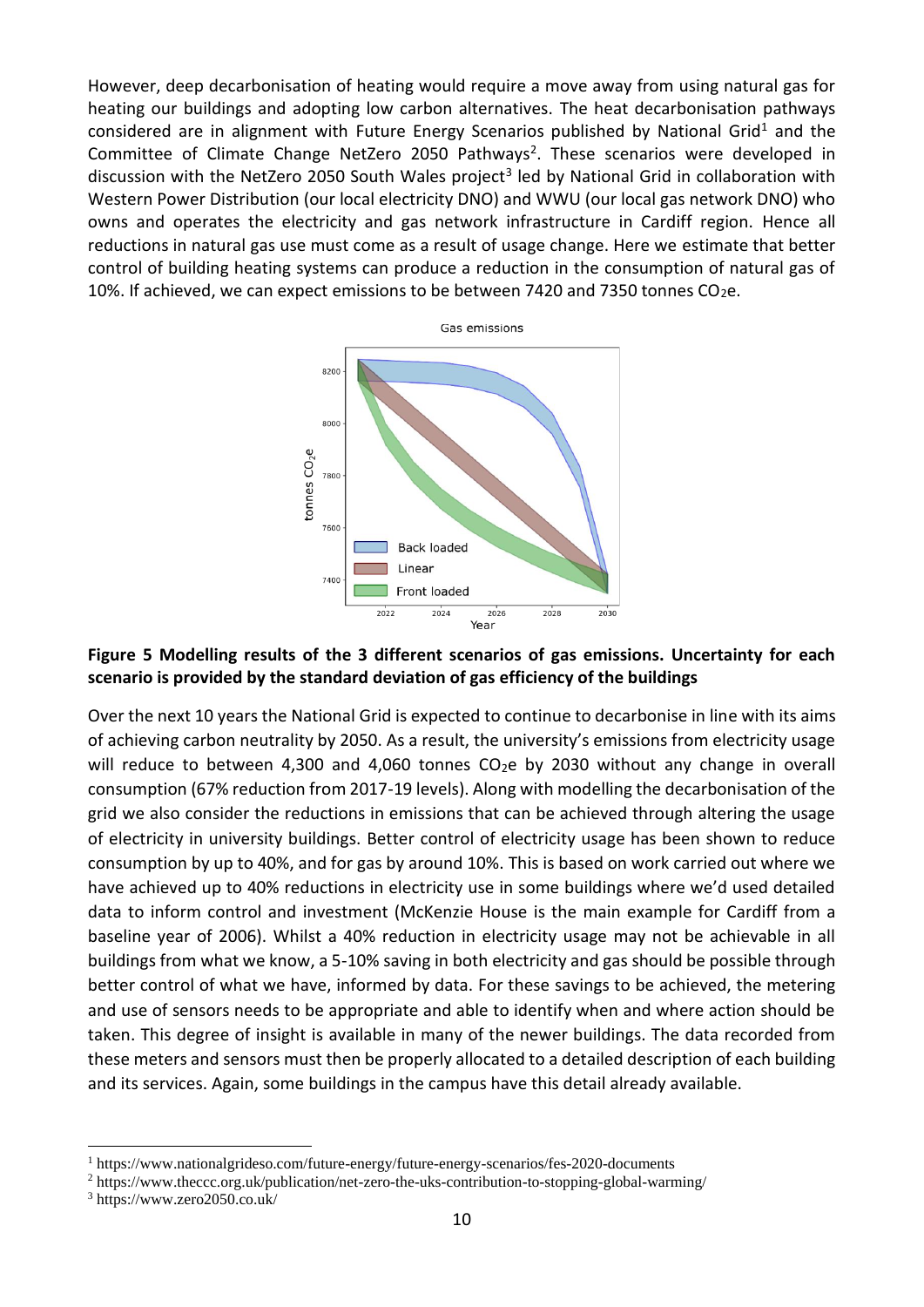The one-off cost for checking and allocating all the existing metering within the University to its correct buildings and services is estimated at about 10% of the annual utility spend and the recurring annual costs to maintain and use this data would be around 3% of the annual utility spend. Assuming conservative energy savings of 3 – 5% per annum then these costs would be recovered each year. With larger savings expected, then the University would reduce both its emissions and its costs. When combined with the decarbonisation of the electricity supply, we estimate that emissions can be reduced to  $1,340$  -  $1,634$  tonnes  $CO<sub>2</sub>e$  in 2030 - a reduction of 90% [\(https://www.nationalgrideso.com/future-energy/future-energy-scenarios/fes-2020-documents\)](https://eur03.safelinks.protection.outlook.com/?url=https%3A%2F%2Fwww.nationalgrideso.com%2Ffuture-energy%2Ffuture-energy-scenarios%2Ffes-2020-documents&data=04%7C01%7CHendersonKA%40cardiff.ac.uk%7C52ce439b6b37438e3d3708d8b89efaf8%7Cbdb74b3095684856bdbf06759778fcbc%7C1%7C0%7C637462340236702293%7CUnknown%7CTWFpbGZsb3d8eyJWIjoiMC4wLjAwMDAiLCJQIjoiV2luMzIiLCJBTiI6Ik1haWwiLCJXVCI6Mn0%3D%7C1000&sdata=oXaROKOFTQYAWSgAIGprxzRUjwk7fKJtusQMe9ew5f4%3D&reserved=0%22%20o%20%22Original%20URL:%20https://www.nationalgrideso.com/future-energy/future-energy-scenarios/fes-2020-documents.%20Click%20or%20tap%20if%20you%20trust%20this%20link.%22%20t%20%22_blank). CO2 from electricity could be net zero by early 2030's but emissions, from our heating systems are still very uncertain. It is unclear if hydrogen will have become that widespread by then so we may still be on gas at that point. A CO2 reduction figure of 50 – 60% should be achievable by that stage, and it could be a lot more.

We model 3 different paths to this reduction a linear, a backloaded, and a frontloaded pathway which provide some uncertainty for the intervening years.



**Figure 6 Modelled results of 4 electricity emissions scenarios. Uncertainty for each is provided by the standard deviation of building electrical efficiency & 2 decarbonisation estimates .** 

Cardiff University currently owns and operates 279 kWp of renewable power generation capacity onsite. This provides 200,000 kWh/year (0.44% of total consumption) Further expansion of the onsite renewable power generation capacity to 1,000 kWp could occur, primarily by investing on rooftop solar PV installations.

We suggest a target of reducing scope 1 (Gas) & 2 (Electricity) emissions by 15% by 2023 through investments in:

- Behaviour change programme to enable staff and students to reflect on their behaviours and implement change.
- Programme for energy efficiency improvement in lighting:
	- o An LED replacement programme
	- o Estate wide advanced automated lighting controls programme
- Intelligent heating/cooling controls; ultra-high efficiency pumps and compressors; rationalisation of specimen freezers; rationalisation of open access spaces.
- Continuing to implement IT efficiency enhancements.
- Programme to improve controls in building HVAC systems.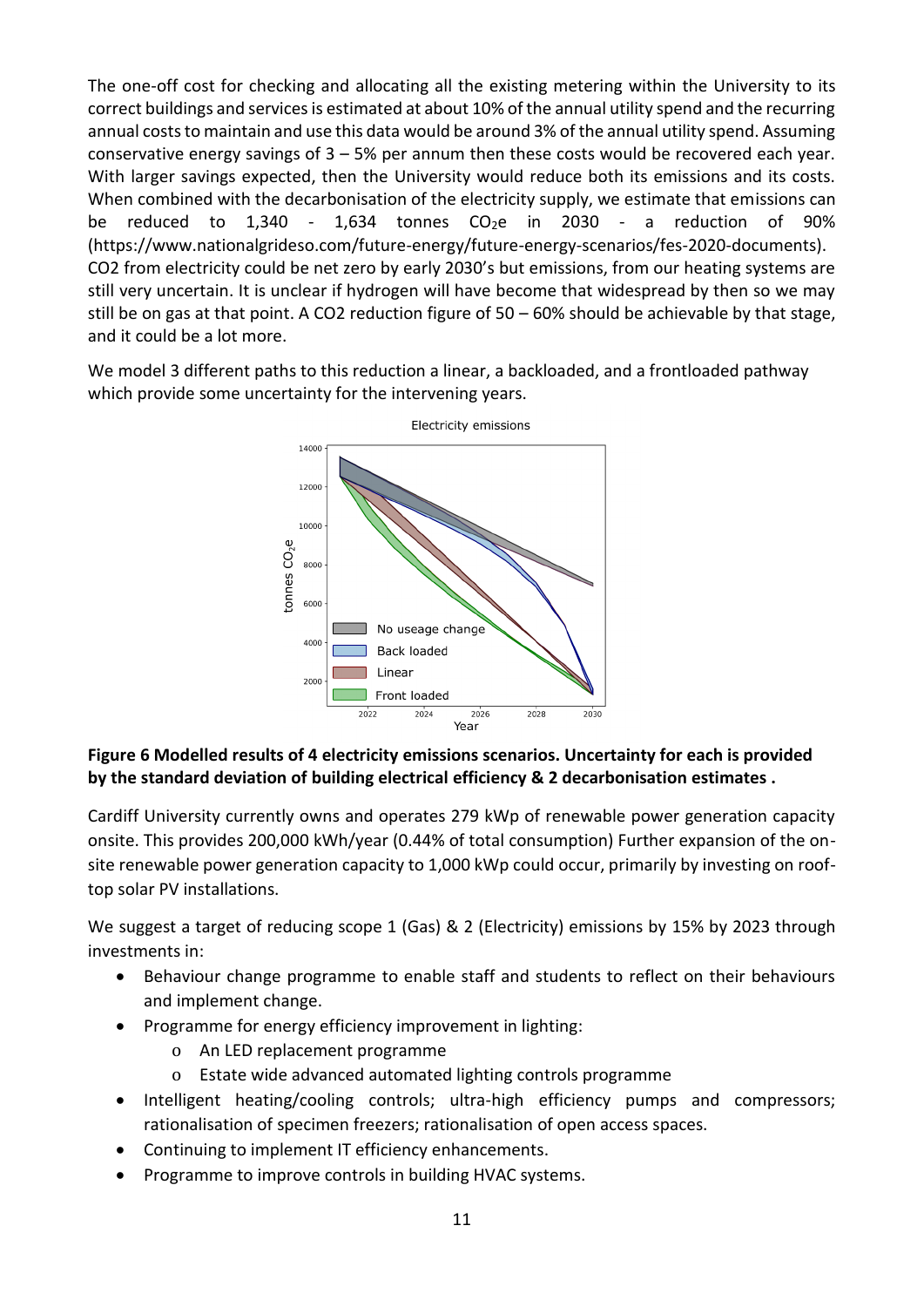A key omission in this modelling exercise is the lack of consideration for buildings currently being constructed which do not currently consume energy. These buildings will use both gas and electricity and therefore will limit the reduction of usage which can be produced therefore, our estimates of 2030 usage represent a maximum reduction. The impact of these buildings on the baseline Scope 1 & 2 carbon emissions is likely to be an increase of at least 8%. However, it is important to note that this presents very rough and limited estimations. The full impact of the evolution of the campus will be fully understood and reported as part of the University's annual carbon audit as new buildings are occupied, old ones vacated and retrofitted. The calculations do not allow for the change in operating procedures for our mechanical ventilation systems as well as increases in heat loss in non-mechanically ventilated areas, due to the requirement to have windows open to provide enhanced ventilation in, leading to increased heating costs. It is also possible the predicted rate of national grid decarbonisation could be an over or underestimate. We have included the two latest projections of grid decarbonisation to try an account for this uncertainty. We have also assumed this decarbonisation is a linear process when it is driven by the addition of less carbon intensive power supply and the removal of carbon intensive plants. This will produce a more step like reduction of carbon emissions.

### **Scope 3 - Student and staff travel**

We have modelled a number of scenarios to investigate ways to cut emissions resulting from flights taken by students and staff on university business. These scenarios include introducing a cap on the number of flights an individual can take per year and encouraging travel by train within Europe wherever feasible.

### **European travel by train**

First, we explore the reductions that can be achieved via replacing flights with train travel across Europe. For this exercise we compared the emissions between flights and train travel to major cities within 16 hours of Cardiff. The countries that were included in this study, based on locations travelled to in the past 3 years, can be found in Table 10.

| <b>Destination</b> | <b>Total Journey Time (Hours)</b> |
|--------------------|-----------------------------------|
| Geneva             | 14                                |
| <b>Berlin</b>      | 16                                |
| Luxembourg         | 9                                 |
| Amsterdam          |                                   |
| <b>Brussels</b>    | 5                                 |
| Paris              | 5                                 |
| Edinburgh          |                                   |
| <b>Bordeaux</b>    | 12                                |
| Cologne            |                                   |

#### **Table 20 European cities within a 16-hr train journey of Cardiff**

A total of 165.04 tCO<sub>2</sub>e is saved by students taking trains to European destinations, a reduction of 22.7% and a reduction of 3% in total student study travel emissions. Using a carbon offset model (such as the Regrow Borneo programme or similar), offsetting European flights would cost £6,110.00 per year while the same travel using trains would cost £166.04. As it may be more cost effective for students on field trips to travel together by coach, we also calculated the emissions saved by coach travel to all European countries within 16hrs of Cardiff. A total of 151.29 tCO2e is saved by students taking coaches to European destinations, a reduction of 20.8% and a reduction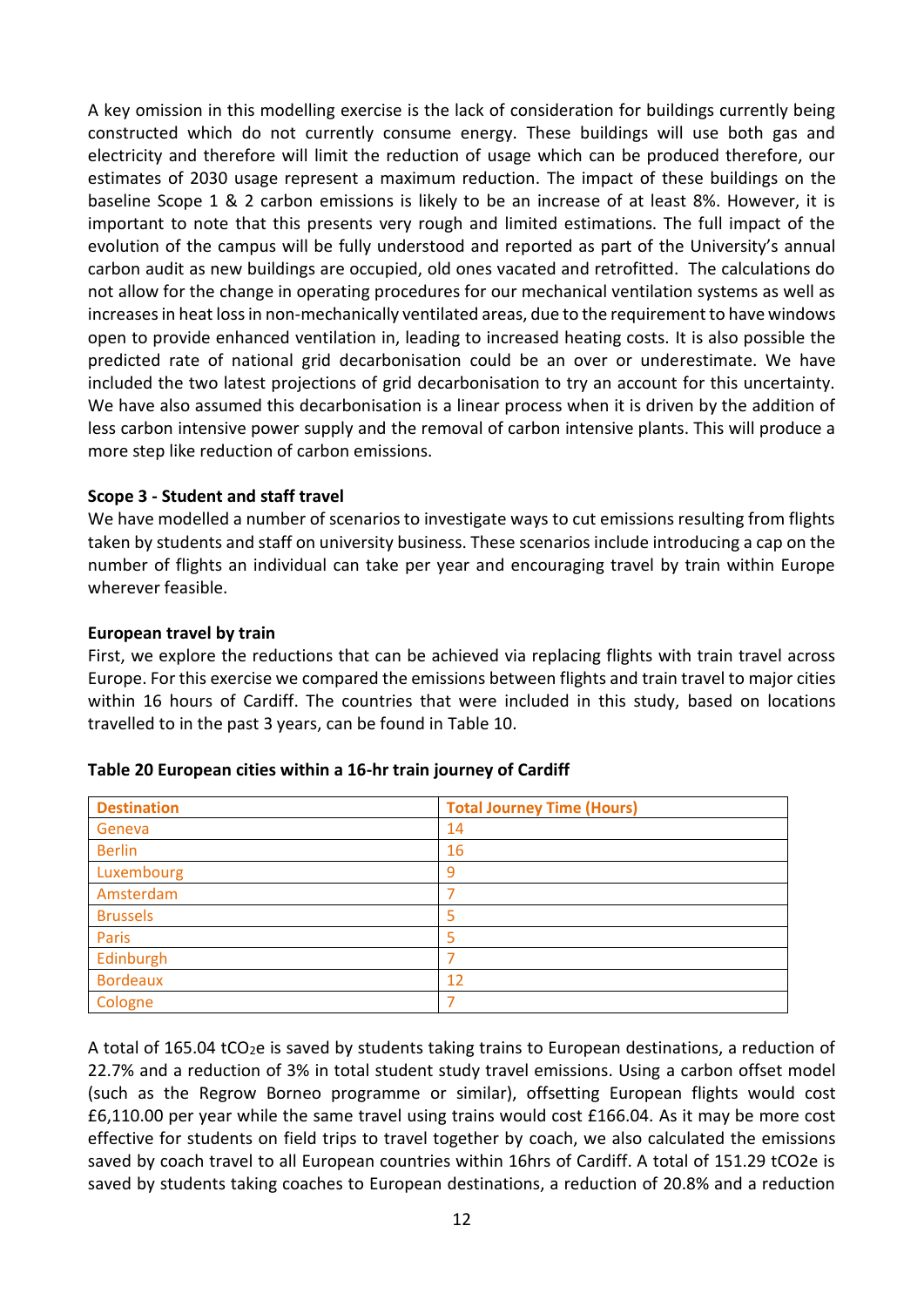of 2.7% in total student study travel emissions. A total of  $566.52$  tCO<sub>2</sub>e is saved by staff taking trains to European destinations which is a 33% reduction in staff European travel emissions and an 8.5% reduction in total staff business travel emissions. The cost of offsetting all European flights would be around £11,010.00 per year using a carbon offset model (the Regrow Borneo programme (or similar), whereas offsetting train travel would cost £352.30 per year. A mixed model could be applied here whilst changes in behaviour are being embedded.

# **3.2.2 Flight caps**

Secondly, we modelled the effect of limiting the number of intercontinental and European flights a student or staff member can take a year. These caps vary from 2 intercontinental and 2 European flights to just one European flight. The emissions from these caps were derived from the average emissions of flights from 3 years of flight data, the average emissions for an intercontinental flight was calculated from the weighted average of 5 continents (Tables 11 and 12). These caps are also combined with European train travel. For each cap we calculated the likely reduction in emissions and the percentage of people affected.

### **Table 11 – Average number of staff flights from 2017 to 2019 to different continents and their respective carbon emissions including average emissions for one return flight to each continent.**

| <b>Av. No flights</b> | Av. No    |                                 |                                       |
|-----------------------|-----------|---------------------------------|---------------------------------------|
|                       | flights % | <b>Av. Emissions</b><br>(tCO2e) | Av. emissions for<br>1 flight (tCO2e) |
| 179.7                 | 4.3       | 524.3                           | 2.9                                   |
| 825.7                 | 19.8      | 2082.4                          | 2.5                                   |
| 560.3                 | 13.4      | 1668.6                          | 3.0                                   |
| 80.3                  | 1.9       | 509.9                           | 6.3                                   |
| 59.7                  | 1.4       | 103.6                           | 1.7                                   |
| 2460.3                | 59.1      | 1704.6                          | 0.7                                   |
|                       | 100       | 6593.4                          |                                       |
|                       | 4166      |                                 |                                       |

Weighted average for Intercontinental flights = 2.86

# **Table 12 - Average number of student flights from 2017 to 2019 to different continents and their respective carbon emissions including average emissions for one return flight to each continent.**

|                    | <b>Av. No flights</b> | Av. No<br>flights % | <b>Av. Emissions</b><br>(tCO2e) | Av. emissions for 1<br>flight (tCO2e) |
|--------------------|-----------------------|---------------------|---------------------------------|---------------------------------------|
| <b>Africa</b>      | 173.7                 | 6.2                 | 430.2                           | 2.5                                   |
| <b>America</b>     | 313.3                 | 11.2                | 721.7                           | 2.3                                   |
| <b>Asia</b>        | 457.3                 | 16.4                | 1555.3                          | 3.4                                   |
| <b>Australasia</b> | 242                   | 8.7                 | 1567.5                          | 6.5                                   |
| <b>MENA</b>        | 7.3                   | 0.3                 | 10.3                            | 1.4                                   |
| <b>Europe</b>      | 1593                  | 57.2                | 759.2                           | 0.5                                   |
|                    | 2786.6                | 100                 | 5044.2                          |                                       |

Weighted average for Intercontinental flights = 3.58

Capping staff travel could see a maximum reduction of 65% if just one flight to a European destination is expected, however this would reduce the activity of 60% of staff (Table 13). As intercontinental flights produce significantly more emissions than European flights capping these flights produces the greatest reductions in emissions. We also find that capping flights by the average emissions of the previous 3 years reduces emissions by 43% with only 29% of staff affected, highlighting that most emissions are produced by a minority of frequent fliers. The data shows that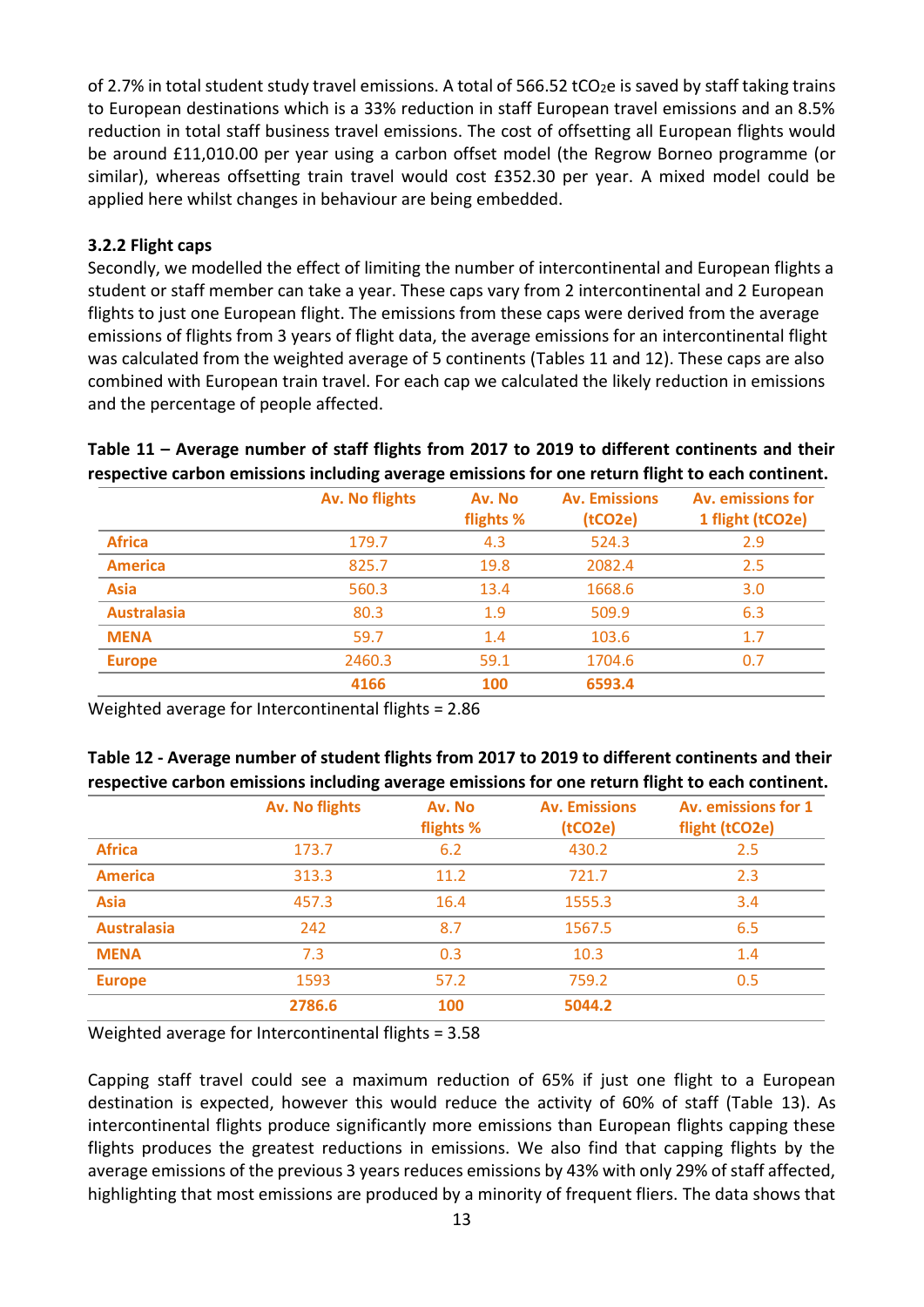most emissions are produced by a minority of frequent fliers – with analysis showing these are overwhelmingly senior and male; this situation and its resolution has clear implications for the university's responsibility in terms of EDI as well as for reduction in emissions. Preventing all Intercontinental flights and replacing European flights with trains where feasible can reduce emissions by up to 74% (Table 14).

|                          | Do<br>nothing | 2x IC &<br>2x EU | <b>1x IC &amp;</b><br>2x EU | <b>1x IC &amp;</b><br>1x EU | 1x IC or<br>4x EU | $3x$ EU | <b>1x EU</b> | <b>Current</b><br>av. |
|--------------------------|---------------|------------------|-----------------------------|-----------------------------|-------------------|---------|--------------|-----------------------|
| <b>Emissions (tCO2e)</b> | 6593.6        | 6132.7           | 5566.1                      | 5314.6                      | 4973.5            | 4410.6  | 2339.8       | 3782.0                |
| <b>Percent reduction</b> | 0%            | 7%               | 16%                         | 20%                         | 25%               | 33%     | 65%          | 43%                   |
| <b>No staff affected</b> |               | 128              | 326                         | 431                         | 604               | 890     | 2618         | 1274                  |
| % staff affected         |               | 3%               | 7%                          | 10%                         | 14%               | 20%     | 60%          | 29%                   |

| Table 13 Reductions & % staff impacted by flight caps. IC = intercontinental, EU = European. |  |  |  |  |  |
|----------------------------------------------------------------------------------------------|--|--|--|--|--|
|----------------------------------------------------------------------------------------------|--|--|--|--|--|

### **Table 14 Reductions if trains used for European travel whenever possible. (IC / EU as Table 14)**

|                                | Do<br>nothing | 2x IC &<br>2x EU | <b>1x IC &amp;</b><br>2x EU | 1x IC &<br>$1x$ EU | 1xIC<br>or $4x$<br>EU. | 3x EU | $1x$ EU       | <b>Current</b><br>av. |
|--------------------------------|---------------|------------------|-----------------------------|--------------------|------------------------|-------|---------------|-----------------------|
| <b>Emissions tCO2e)</b> 6593.6 |               | 6072.0           | 5439.8                      | 5212.9             | 4973.5 3624.7          |       | 1707.4 3782.0 |                       |
| % reduction                    |               | 8%               | 18%                         | 21%                | 25%                    | 45%   | 74%           | 43%                   |

Capping student flights provides smaller reductions for each cap due to the differing nature of traveling compared to staff. Students travel infrequently, potentially once or twice a year and significantly less than most of the proposed caps. Significant reductions in emissions only occur when only a single European flight is allowed however almost half of the traveling student body is affected. Further reductions can be made (up to 63.3%) if European flights are replaced by train travel (Tables 15 and 16).

# **Table 15 Results of emissions caps for students. (IC / EU as Table 14)**

|                                | <b>Do</b><br>nothing | 1x IC &<br>2x EU | 1x IC &<br>1x EU | 1x IC or<br>7x EU | 5x EU  | 3x EU  | 2x EU  | 1x EU  |
|--------------------------------|----------------------|------------------|------------------|-------------------|--------|--------|--------|--------|
| <b>Emissions</b><br>(tCO2e)    | 5044.1               | 5039.9           | 5034.4           | 5023.7            | 4930.7 | 4288.8 | 3592.9 | 2227.8 |
| % reduction                    | $\overline{0}$       | 0.1%             | 0.2%             | 0.4%              | 2.3%   | 15.0%  | 28.8%  | 55.8%  |
| <b>No students</b><br>affected | $\overline{0}$       |                  | 15               | 32                | 170    | 883    | 1998   | 3377   |
| % students<br>affected         | $\mathbf 0$          | 0.1%             | 0.2%             | 0.5%              | 2.4%   | 12.4%  | 28.1%  | 47.6%  |

### **Table 16 Results of emission caps for students with European trains. (IC / EU as Table 14)**

|                          | Do<br>nothing 2x EU | $1x$ IC & $1x$ IC & $1x$ IC or | <b>1x EU</b> | $10x$ EU | 5x EU           |       | $3x$ EU $2x$ EU $1x$ EU           |       |
|--------------------------|---------------------|--------------------------------|--------------|----------|-----------------|-------|-----------------------------------|-------|
| <b>Emissions (tCO2e)</b> | 5044.1              | 5037.6                         | 5032.4       | 5023.7   |                 |       | 4598.8   3825.5   3013.7   1852.1 |       |
| % reduction              |                     | 0.1%                           | 0.2%         | 0.4%     | $^{\circ}$ 8.9% | 24.2% | $ 40.3\%$                         | 63.3% |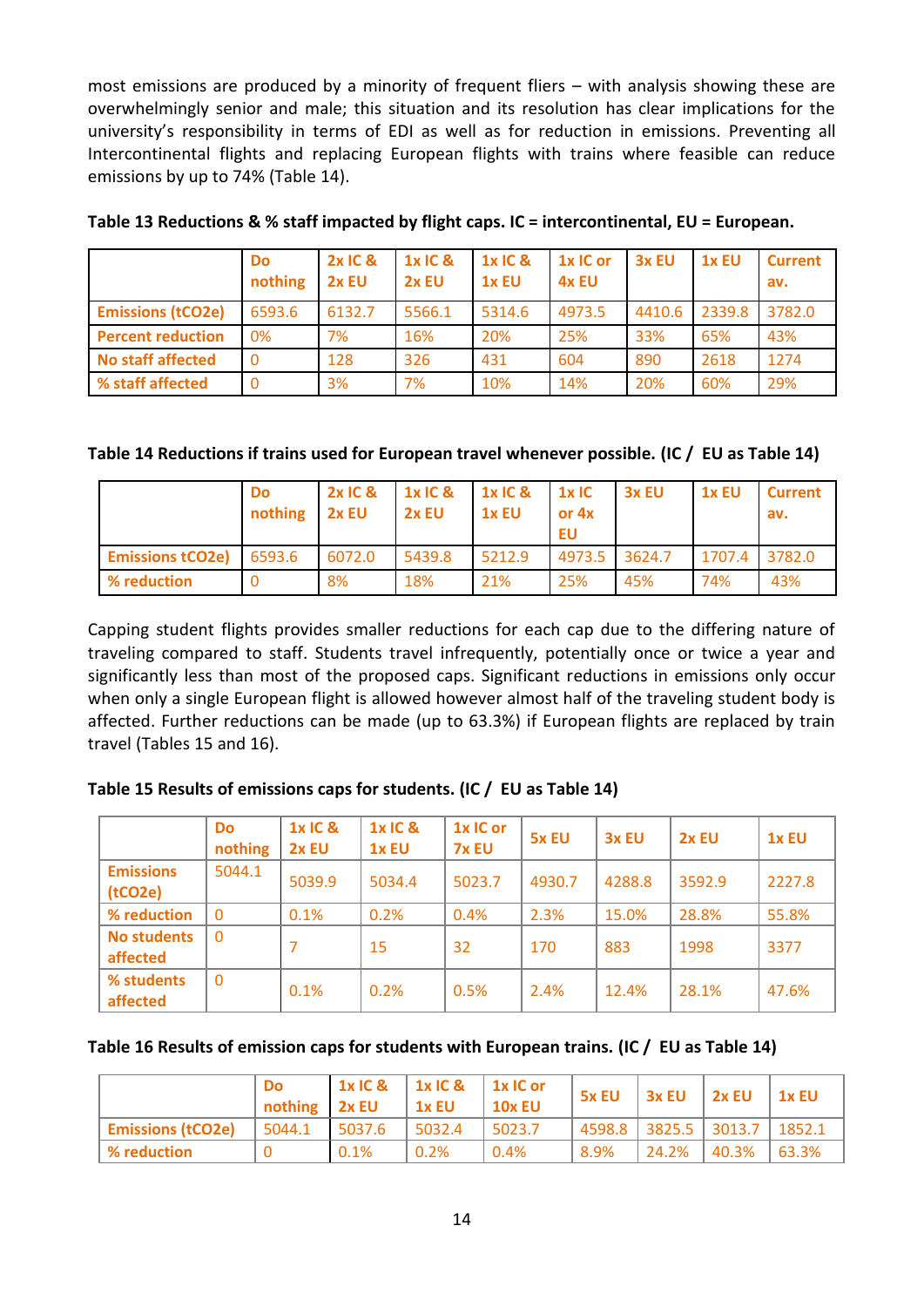# **Post pandemic virtual conferences**

The global lockdown resulting from the COVID-19 pandemic has not only prevented people flying to conferences and workshops but has changed our thinking on how these events could be run more sustainably in the future. As many conferences successfully switched to a virtual platform during the lockdown, it is likely that this will become a part of the new normal. We modelled the effects that this may have on future emissions from University staff and postgraduate business flights. It was not possible to determine from our data the percentage of staff flights used for conferences or field trips, however a recent study by Wyne *et al.* (2019) looking at staff flights at the University of British Columbia found that the purpose of 60% of staff travel was for conferences and 15% was for field trips. The remaining 15% was for general business and lectures. We used this information to model reduction scenarios in conference attendance, assuming that more conferences will become virtual due to the current pandemic. The first scenario assumed that just conference attendance would be reduced by 25%, 50%, 75% and 100%. The second scenario assumed that the 15% of travel for field trips would not be able to be reduced as is a vital part of most research. Therefore, only conferences and other business trips (accounting for 85% of flights) were reduced by 25%, 50%, 75% and 100%. The third scenario modelled a reduction in total staff flight emissions including conferences, business and field work by 25%, 50% and 75%. The results of this modelling can be seen in Table 17.

|                                   | <b>Emissions</b><br>(tCO2e) | <b>Do</b><br>nothing | 25%<br><b>REDUCTION</b> | 50%<br><b>REDUCTION</b> | 75%<br><b>REDUCTIO</b><br>N | 100%<br><b>REDUCTIO</b><br>N |
|-----------------------------------|-----------------------------|----------------------|-------------------------|-------------------------|-----------------------------|------------------------------|
| <b>CONFERENCES</b>                | <b>Total</b>                | 6594                 | 5604.9                  | 4615.8                  | 3626.7                      | 2637.6                       |
| (60% OF TOTAL)                    | saved                       | 0                    | 989.1                   | 1978.2                  | 2967.3                      | 3956.4                       |
| <b>CONFERENCE &amp;</b>           | <b>Total</b>                | 6594                 | 5192.8                  | 3791.6                  | 2390.3                      | 989.1                        |
| <b>BUSINESS</b><br>(85% OF TOTAL) | <b>Saved</b>                | $\Omega$             | 1401.2                  | 2802.5                  | 4203.7                      | 5604.9                       |
| <b>ALL STAFF</b>                  | Total                       | 6594                 | 4945.5                  | 3297                    | 1648.5                      |                              |
| <b>TRAVEL (100%)</b>              | <b>Saved</b>                | 0                    | 1648.5                  | 3297                    | 4945.5                      |                              |

### **Table 17 Scenarios for various reductions in staff travel**

#### Table 18 Summary of % reduction in flights related to percentage % CO2e reductio<sub>N</sub>

| <b>Reduction in flights</b> | <b>Travel Related CO2e reduction</b> |
|-----------------------------|--------------------------------------|
| 25%                         | 21%                                  |
| 50%                         | 43%                                  |
| 75%                         | 64%                                  |

### **3.2.4 Commuting**

We modelled a combination of 3 scenarios, shifting from private vehicles to public transport, shifting from private vehicles to cycling and working from home. We model a likely maximum shift from private vehicles to public transport or cycling based upon the survey question, "What would encourage you to take public transport/cycle?". ~20% of travel survey respondents said they would not take public transport, primarily due to it being inconvenient or incompatible with their childcare or other needs. ~30% said they would never cycle, of these the majority said they lived too far away from the university to cycle. As a result, we model the impact of 80% of private vehicle journeys being undertaken by public transport (distance divided equally between buses and trains) and 70% undertaken by cycling.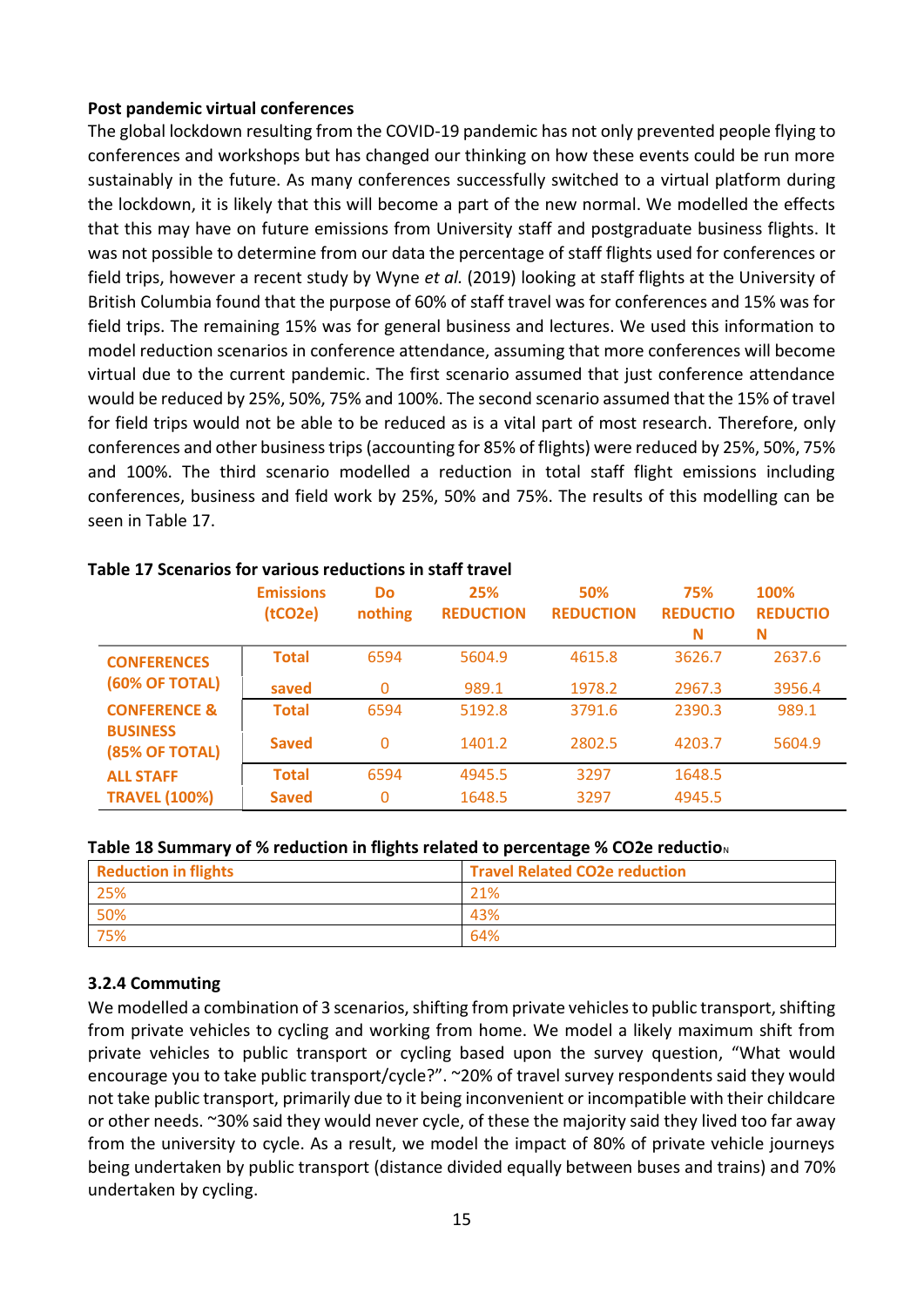In order to estimate the emission reductions from staff being encouraged to work from home we used the current Covid19 restrictions and the enforced working from home conditions as a base. For the next year it is expected that 30.4% will work completely from home, 34.6% will work 3 or 4 days from home, 21.7% will work 1 or 2 days from home and 11.7% will work exclusively from the campus. As we do not know how these staff would normally travel to work, we spread the commuting emissions evenly across the working from home categories. It is possible that many people will alter their working patterns so that they continue after the Covid19 restrictions are loosened. To capture this we model 2 scenarios, first where 80% return to full time work at the campus and secondly where only 20% do. These scenarios are then combined with our modelling of the shift from private vehicles to public transport or cycling. An important caveat in our modelling is that we assume student numbers on the campus remains constant as we have no data on how restrictions will affect classroom learning and whether any changes will be made permanent.

These models highlight the importance of shifting from private transport to cycling as much as possible. Increasing commuting by cycling can decrease emissions by 53.9% when combined with the current work from home regime emissions could be reduced by up to 64.2%. Encouraging cycling can be done through improving road infrastructure for cycling, showering and changing rooms and more secure bicycle parking. Further, the last 6 months has resulted in a significant proportion of University staff working at home, and predictions for the next academic year suggest that up to 65% of staff will remain working at home for the majority of their working week. Maintaining elements of this practice would significantly reduce emissions from commuting, although consequent increase in scope 3 emissions from staff household emissions should be monitored to avoid unintended consequences**.** We calculated that if staff who drove a car within 3 miles to the University switched to cycling or walking due to the 3-mile exclusion zone a total of 245.4 tCO2e would be saved reducing staff commute emissions by 6%.

# **3.2.5 International student travel**

10.5 tCO2e can be saved if all European students within a day's train journey from Cardiff took the train to and from Cardiff. This would reduce emissions from European students by 10% and total emissions from international students by 0.4%. The large number of intercontinental flights by international students produce most emissions in this category. We modelled reductions of international student emissions by different percentages. This could be done by introducing an international teaching hub or by encouraging distance learning. This includes two scenarios. Firstly, reducing the total number of EU and overseas students flight emissions by 25%, 50% and 75% and secondly reducing only the Overseas student emissions by 25%, 50% and 75% but also encouraging train journeys for EU students within 16hrs from Cardiff by train.

|                           | <b>EMISSIONS</b> | <b>DO</b>      | 25%              | 50%              | 75%              |
|---------------------------|------------------|----------------|------------------|------------------|------------------|
|                           | (TCO2E)          | <b>NOTHING</b> | <b>REDUCTION</b> | <b>REDUCTION</b> | <b>REDUCTION</b> |
| <b>TOTAL OVERSEAS</b>     | Total            | 23699.1        | 17774.3          | 11849.6          | 5924.8           |
| <b>&amp; EU REDUCTION</b> | <b>Saved</b>     |                | 5924.8           | 11849.6          | 17774.3          |
| <b>OVERSEAS REDUCTION</b> | <b>Total</b>     | 23688.5        | 17789.1          | 11889.7          | 5990.2           |
| <b>+ EU TRAINS</b>        | <b>Saved</b>     | 10.6           | 5910.0           | 11809.4          | 17708.9          |

# **Table 19 - Scenarios for a reduction in emissions from international student home flights**

In 2018 a total of 26% of students at Cardiff University were not UK nationals and subsequently needed to travel from their home country to Cardiff in order to study on campus resulting in 26.7%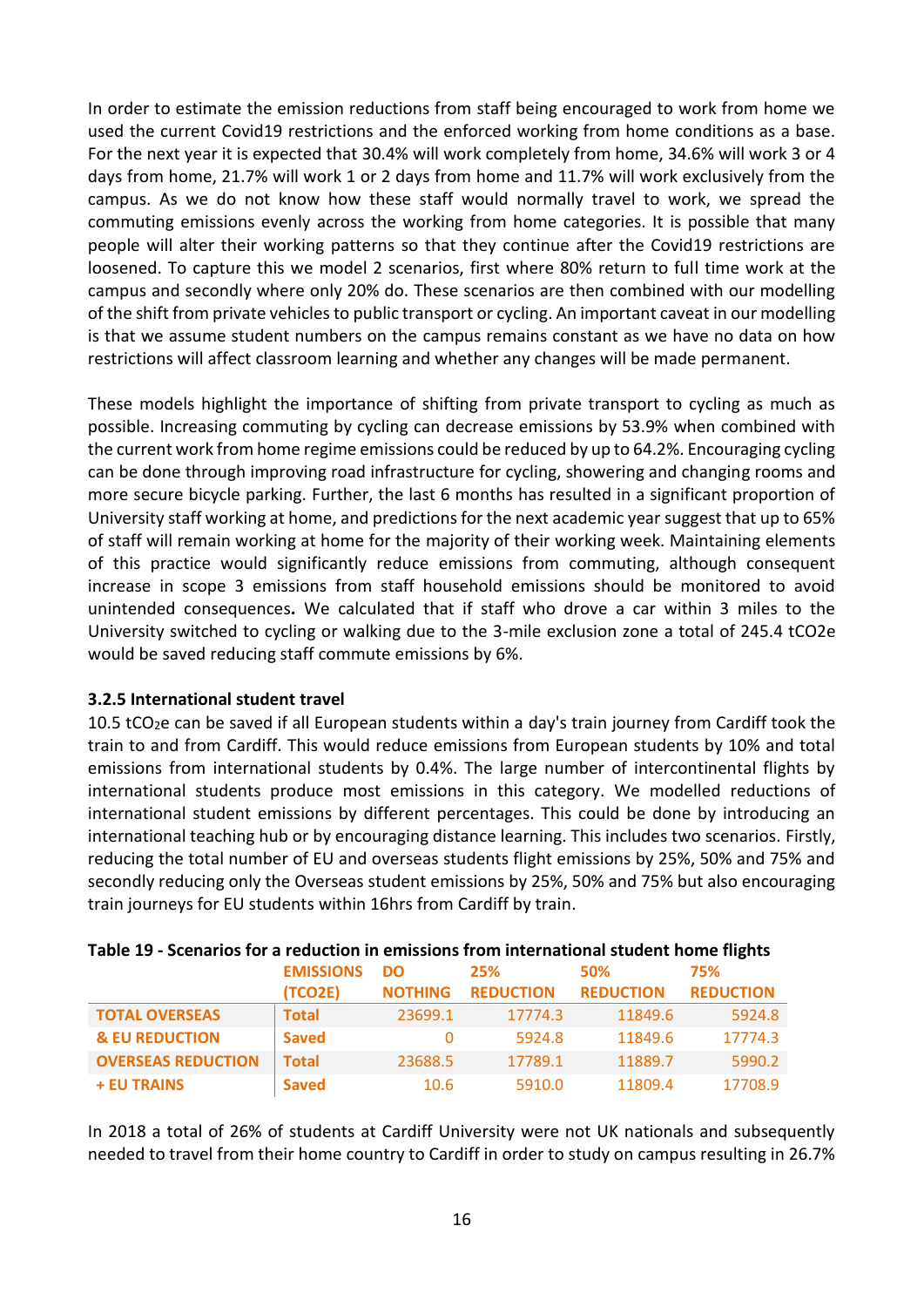of the total CO2e emissions. Strategies for reduction of the resulting absolute emissions figure must be identified.

# **3.3 Waste**

Waste does not contribute a significant proportion of the carbon emissions of the university. However, recycling is an important activity as part of building an environmentally conscious staff and student body. We analysed the results of the recent food waste collection trial of Cartwright Court hall of residence and estimated the likely  $CO<sub>2</sub>e$  emission reductions if rolled out across all halls of residence. By collecting food waste from all halls and ensuring it is composted or anaerobically digested 1.2tCO<sub>2</sub>e could be cut from the university's carbon budget. This would reduce the total emissions due to residential waste by 13%. When applied to waste from the Academic buildings (assuming a similar proportion of general waste is food waste)  $0.56$ t $CO<sub>2</sub>$ e could be cut from the total emissions equating 5% of the academic campus waste.

Possible best-case reductions in tCO2e that could be achieved for scope 1, 2 and 3 (without procurement). Emissions without procurement are currently **67,760** tCO2e, with the proposed reduction in Table 20 a **73%** reduction could be achieved.

|                              | tCO <sub>2e</sub> |
|------------------------------|-------------------|
| Gas                          | 7350              |
| <b>Fleet vehicles</b>        | 47                |
| Electricity                  | 1340              |
| Water                        | 121               |
| <b>Staff business travel</b> | 989               |
| Student study travel         | 1852              |
| <b>Student commute</b>       | 3548.2            |
| <b>Staff commute</b>         | 843.5             |
| International student travel | 5924.8            |
| Academic waste               | 33.13             |
| <b>Residential waste</b>     | 17.19             |
| <b>Total</b>                 | 18,517.6          |

### **Table 22 Best-case non procurement reductions in tCO2e**

# **Goods, works and services procured**

The tool we used, HESCET, allows for quick and easy estimation of the emissions resulting from procurement of goods, works and services, but is very inflexible. The Environmentally and socially extended input-output analysis (EEIOA) which underpins the emission estimates produces single average values from across the UK which prevents in depth analysis from taking place. The single industry emission intensities produced by HESCET does not allow us to investigate the impact of varying suppliers or procurement strategy on the university's emissions. These data are also extremely out of date, from 2004, which suggests many of the emission estimates will likely be incorrect. The reliance on spend data will further distort the emission estimates as spend is unlikely to be directly correlated with emissions. Further it prevents us from proposing emission reduction strategies as emissions can only be reduced by a decrease in spending. To constrain the uncertainty of HESCET we can compare emission estimates with some of our other estimates (Table 23). The difference between our independent estimates and that of the HESCET tool can be ±100%. The large level of uncertainty on the emissions estimated by HESCET indicates a better tool will need to be identified or developed and used moving forward from this report.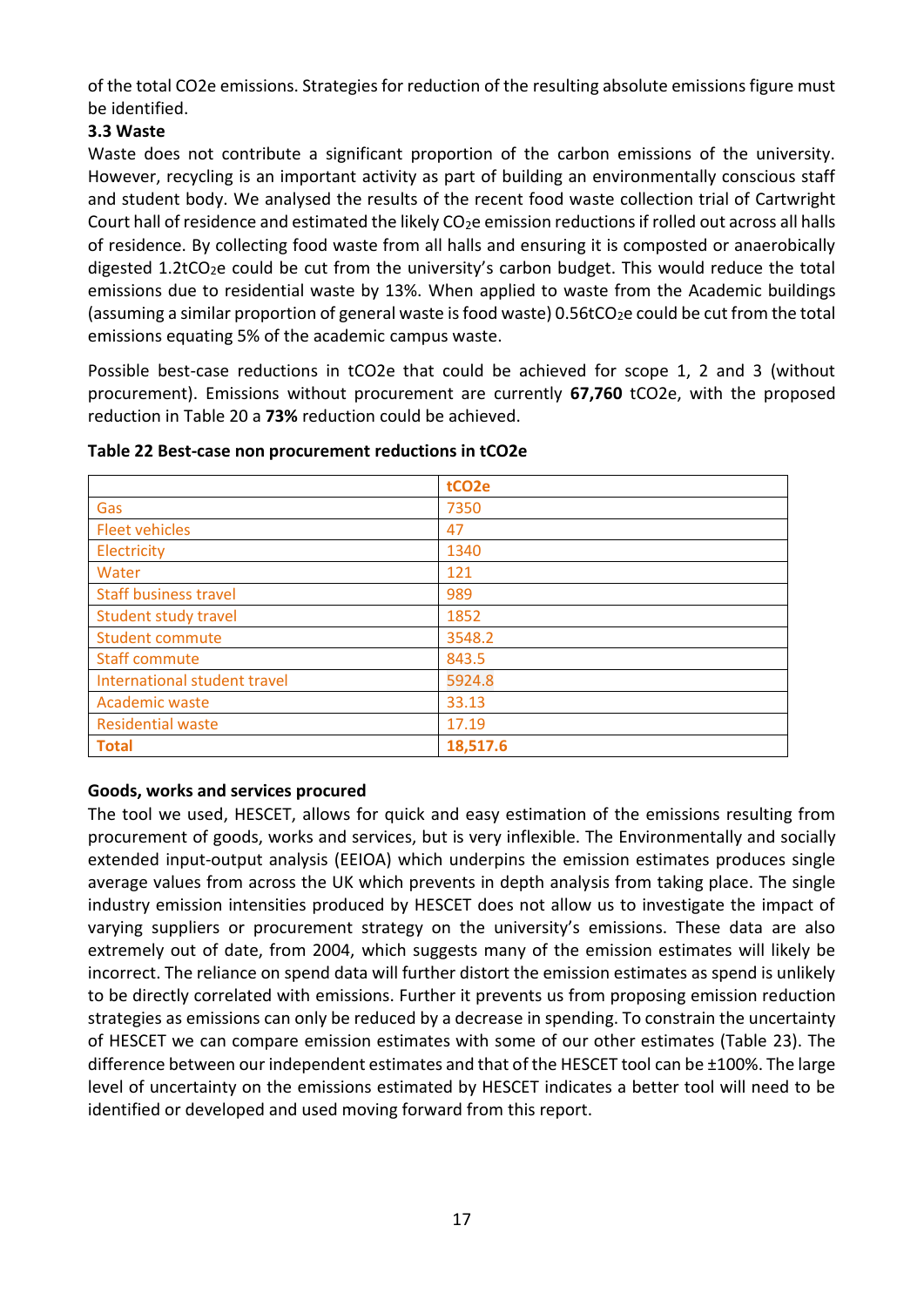| Proc-HE | <b>Description</b>                          | HESCET emissions (tCO <sub>2</sub> e) | Actual recorded emissions ( $tCO2e$ ) |
|---------|---------------------------------------------|---------------------------------------|---------------------------------------|
| -JA     | Electricity Supply & Services   37449.77219 |                                       | 13725                                 |
| JB      | <b>Gas Supply &amp; Services</b>            | 4742.458149                           | 8205                                  |
| TB      | <b>Air Travel</b>                           | 3291.61815                            | 11637.7                               |
| - JE    | <b>Water &amp; Sewerage Services</b>        | 892.7196594                           | 124                                   |

### **Table 21 Comparison of HESCET estimations of emissions and actual.**

It is important to investigate other methods of assessing carbon footprint for certain products and any tools which are available to help with this. There are two main methods commonly used, the EEIO approached which was used in this report and the Life Cycle assessment approach, these two methods can also be combined in what is known as the hybrid approach. There are also several preexisting tools for main spend categories including Catering, IT and construction which can aid in the calculation of supply chain emissions once the data is available.

There is a significant issue with assessing some elements of Scope 3 emissions for higher education establishments, not least in the important area of goods, works and services procured. The HESCET tool appears unfit for purpose for baselining emissions, let alone tracking the impact of any ameliorative actions. In this case we recommend that Cardiff University builds on existing (and longstanding) work by staff at the Welsh Economy Research Unit (WERU) at Cardiff Business School which estimates the GHG impacts of various types of economic activity.

WERU staff have, for over 20 years used input-output modelling to analyse how economic activity in Wales ripples along supply chains and through households to provide holistic estimates of economic impact. Since 2010, an environmental module has enabled an assessment of the GHG impacts of activities in Wales – including that arising along supply chains and due to wage spending, both in Wales and elsewhere. Most notably the model has been used to assess in partnership with the Welsh Government to examine the GHG impact of tourism, and of sports events. In 2020/21 following a commission from Welsh Government, ENVIOW will be used to estimate the GHG impacts of Welsh Government budget spending. The current state of the data underlying the Welsh Input-Output Tables and hence ENVIOW is poor. There has not been a full recalculation of the economic account since base-year 2007, although data for some sectors, not least energy, tourism and HE, are later and better. Whilst the Welsh Government project will help update some elements of the model, it is at this stage experimental and illustrative and will only go so far. We recommend an ENVIOW project be scoped and costed to assess the baseline GHG emissions of Cardiff University from goods, works and services procured, staff and other spend, help develop strategic options to reduce emissions from relevant activities in line with the climate emergency declaration and develop a management tool that can help guide decision making in an iterative and interactive way over the relevant period.

# **Part 3: What happens next**

We recognise the current restrictions faced due to the continuing pandemic and propose a phased approach, with a series of recommendations proposed in the following section which we believe must be implemented by the end of academic year 2021/2022. Annual reports on progress will be reported publicly, while Phase 2 actions and associated business plans will be developed in line with the new University Strategy throughout Phase 1.

# **Phase 1 - Strategic actions by the end of academic year 2021-2022**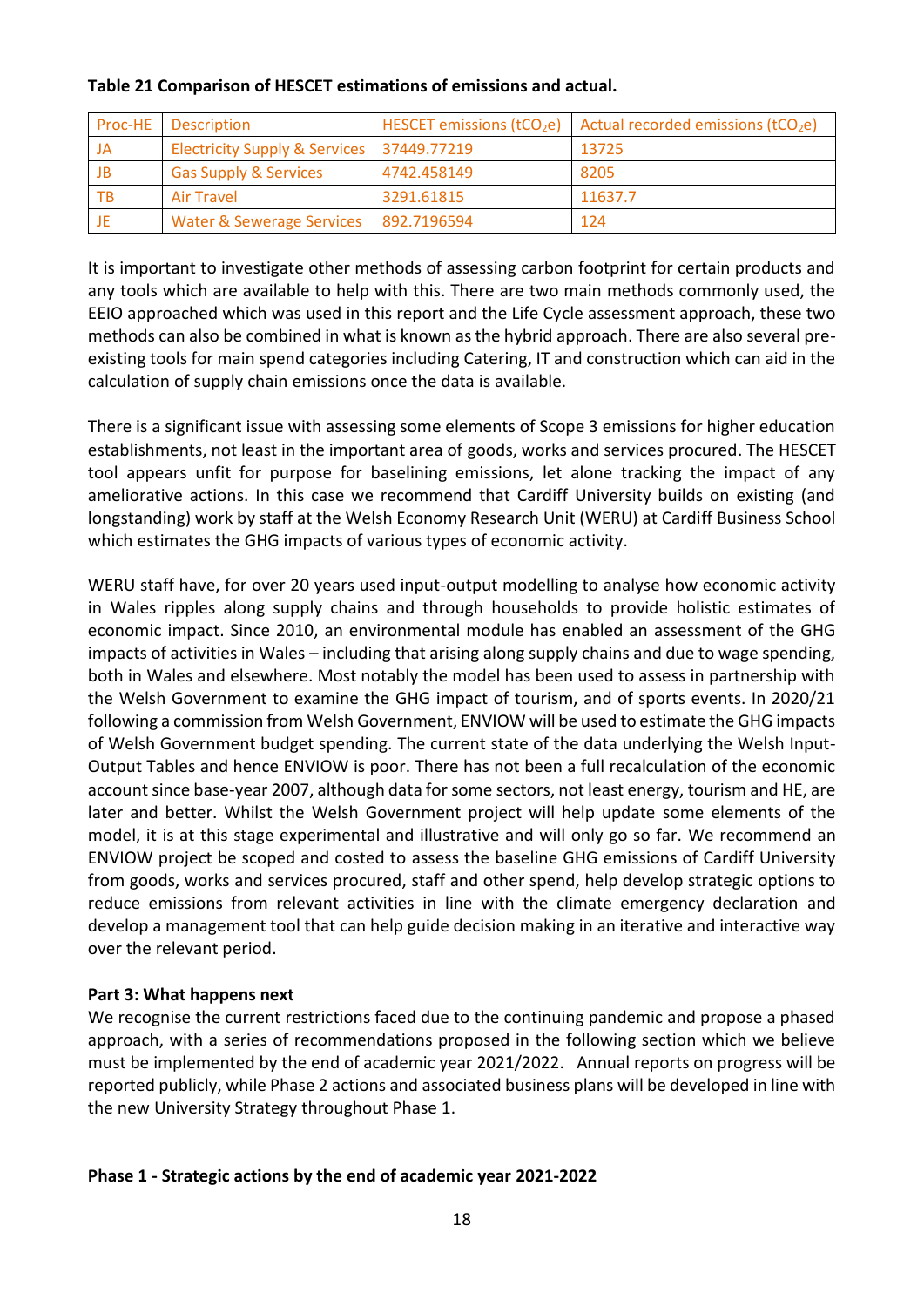### **Governance and Structure**

The Climate Emergency working group was set up to report into the Environmental Management Systems (EMS) Steering group and provide a white paper for UEB and Council. Currently environmental sustainability is reported on through the EMS Steering group which is a sub-group of the Health, Safety and Environment (HSE) Committee which meets 6-monthly. This is no longer appropriate due to the urgent need for more frequent decision-making opportunities if we are to meet our 2030 target.

The last six months have demonstrated that a huge cultural and behavioural shift has been possible related to travel and working habits, particularly for those working in the wider knowledge economy. Thus, the COVID crisis could provide a once-only kickstart to our climate transition – but only if we ensure we continue with strategies to optimise the much-reduced travel, at least until alternative energy sources can be developed and embedded. In parallel, the University must develop governance structures to effectively guide a just and inclusive transition to ecologically and climate responsible models of teaching and research. Alongside our commitment to the SDG Accord it is recommended that the Welsh Government's Future Generation Act's, seven Wellbeing Goals and five ways of working should be considered for formal adoption in the near future, as a first order of priority. This would both enable us to think about the long-term impact of our decisions and to work better with our staff, students and wider community, support our civic mission, and prevent problems such as poverty, health inequalities and climate change. Such alignment would also enable effective and strategic partnership working with the Cardiff City's one planet Cardiff vision as well as the Welsh Government themselves.

The current Carbon Management Plan (CMP) runs out in 2020 and its reframing is an integral element of the necessary climate emergency work. Plans are in place for the next version of the CMP to be completed over the next 12 months to address scope 1, 2 and 3 activities as part of the Estates Masterplan. In the interim, a statement will be prepared for 2020/21 detailing ongoing Carbon Management activities. It is recognised that the new CMP for 2021-2030 must cover all aspects three scopes of carbon emissions, however, with many elements of scope 3 emissions falling outside of the remit of the estates department. It is therefore recommended that the new CMP is developed and owned through the proposed new committee.

### **Strategy**

The recast of 'The Way Forward' enabled the rewording of the KPI relating to the environmental sustainability enabling strategy to: 'We promote sustainability education and enable students and staff to make positive changes to our environmental impact, in particular our aim to become carbon neutral by 2030'. To ensure that this commitment is truly embedded across the institution, this needs to be embedded/reflected in all University Strategies.

# **UK, Regional and Public engagement**

Following a meeting in July 2019 with the Minister for Environment, Energy and Rural Affairs to discuss the University's actions towards the climate emergency, the Minister specifically requested that the University worked alongside the Welsh Government's decarbonisation team. This led to discussions with Welsh Government and Future Generations Commissioner and the signing of an MOU (17/9/20) to scope strategic decarbonisation partnership. We will also continue to enhance our partnership with Cardiff Council and their [One Planet Cardiff](https://www.oneplanetcardiff.co.uk/wp-content/uploads/OPC%20vision%20document%202020%20ENGLISH.pdf) Strategy.

### **Behaviour and Culture change**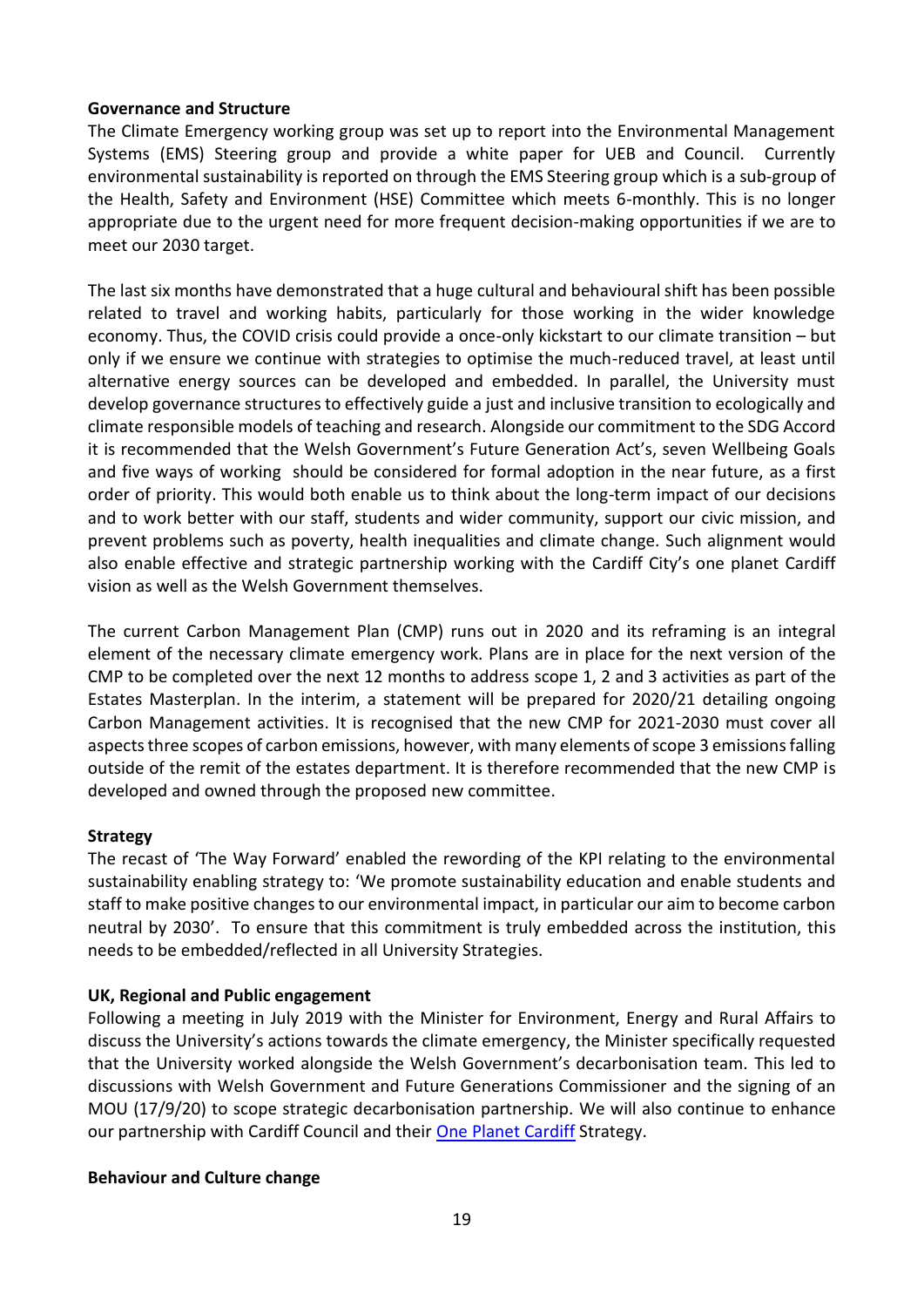The University is entering its 8<sup>th</sup> year of participating in the NUS behavioural change programme 'Green Impact'. For the academic year 2019/20 Green Impact building teams were re-organised to function by University buildings to enable schools co-located within buildings to work together and for more meaningful data on usage to be established. Green Impact is an integral part of the plans to engage with staff and students to embed changes in working process and change behaviours to enable the University to adapt to climate change. The programme will be minimised during 2020/21 due to the challenges faced with staff being split between home working and campus based. We aim to maintain the good work and momentum achieved so far and ensure we continue to embed the key climate action messages throughout all buildings.

### **Monitoring and Reporting progress**

Resources were provided in the form of two funded PhD internships for the development of the baseline carbon emissions and the development of the scenarios. It is critical that to continue to monitor and track our progress to carbon neutrality that resources are identified to improve the accuracy and granularity of data gathering processes and deliver ongoing analysis of annual performance trajectories across all scopes. These reports will be received by the Carbon Net Zero Board prior to being presented to UEB.

#### **Scope 1 and 2 Infrastructure**

The consumption of natural gas will continue to produce emissions as heat decarbonising solutions are unlikely to be available at scale prior to 2030. Instead, all Scope 1 associated GHG reductions must come as a result of reduction in use. We propose a reduction in scope 1 and 2 emissions by 15% by 2023. Whilst we will continue to benefit from the decarbonisation of the National Grid, we need to better understanding of the usage of electricity within our buildings. Better control of our buildings could result in us being able to achieve up to a 40% reduction through targeted behavioural change, as discussed earlier in this paper. Some of our newer buildings already have this degree of insight and to be able to provide detailed targets for spend, we need to invest in enhanced monitoring and metering across the estate. Whilst we recognise finances will be restricted for the next academic year, we need to plan for implementation of monitoring and targeting in identified areas of the campus, it is recommended that monitoring and targeting for the Queen's buildings will form the basis for the first business case, as this will enable living lab activities to be enabled for embedding in Engineering teaching activities. When combined with the decarbonisation of the electricity supply, we estimate that emissions can be reduced to 1,340 - 1,634 tonnes CO2e in 2030 - a reduction of 90% savings could be identified by reduction in usage by introducing Scheduled (and building-bespoke) operating times for building use and space conditioning, inc. dedicated workspaces for weekend/holiday periods for staff and students. In addition, we will continue to develop and implement IT efficiency enhancements.

Further expansion of the on-site renewable power generation capacity to 1,000 kWp can be achieved, primarily by investing on roof-top solar PV installations. In addition, marketing and communications can be implemented to promote carbon saving behavioural change including the adoption of scheduled (and building-bespoke) operating times for building use and space conditioning. This is likely to include dedicated workspaces for weekend/holiday periods for staff and students. In addition, the proposed Carbon Net Zero Board will continue to work with it to promote the continued development and implementation of ongoing IT efficiency enhancements, such as those likely to be achieved through the transition to provision of laptops as standard for most staff.

#### **Scope 3**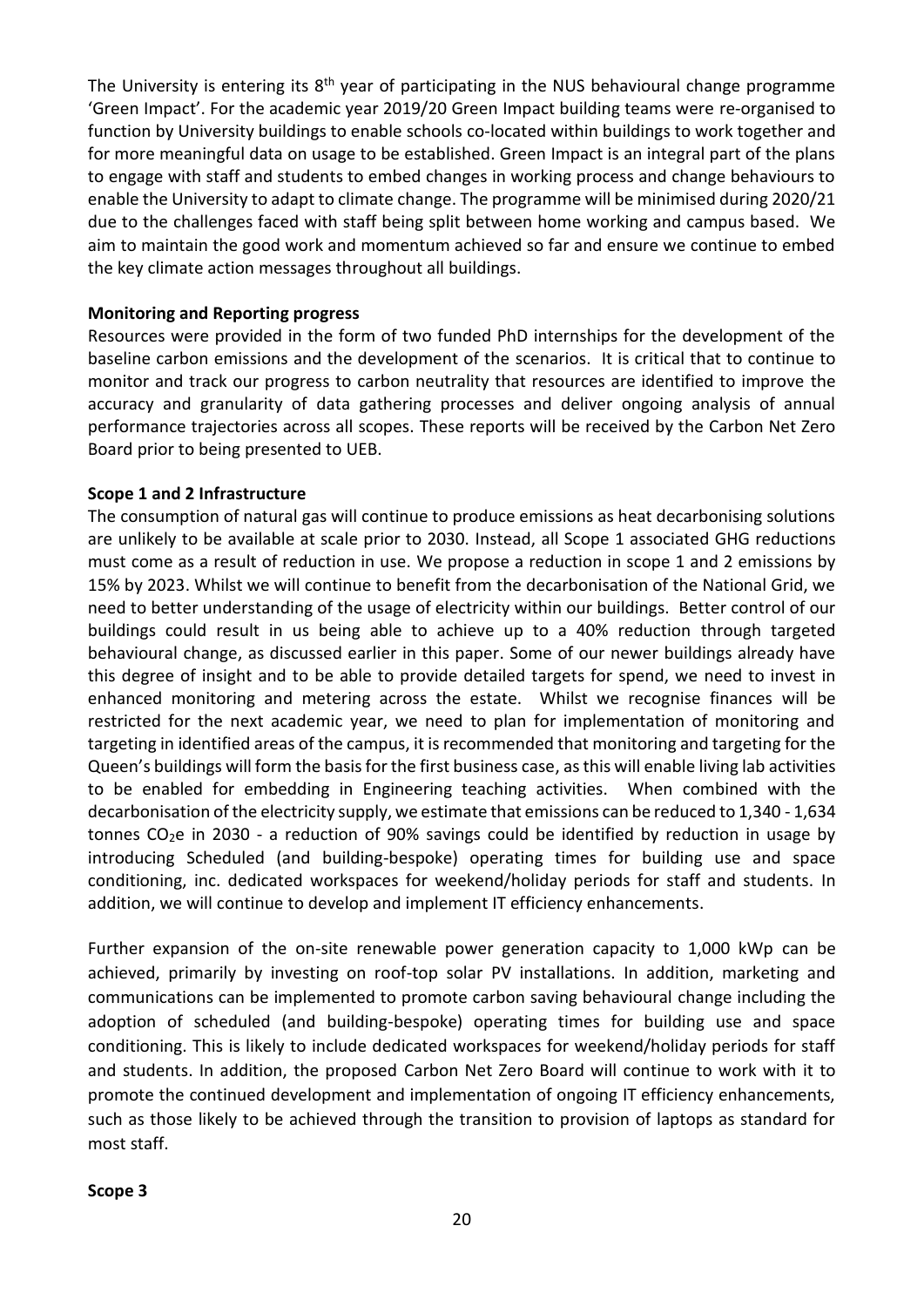During the carbon modelling exercise, it became clear that the tools available for estimating Scope 3 emissions are less well developed and applied across the HEI sector. This is especially important as when currently estimated, 85% of the total emissions fall under Scope 3. In general, most universities that have declared a climate emergency have been much less ambitious in the timescale invoked for net zero of Scope 3 emissions it is proposed that Scope 3 emissions are not included in the 2030 target. Rather than put a target date for this Scope, it is proposed that modelling changes in Scope 3 emissions is carried out in more detail, using a variety of industry standard and bespoke tools currently being developed, for example by Prof Calvin Jones with Welsh Government, before setting a target deadline some time up to, but preferably before, 2050. This will enable us to set realistic targets for the next decade.

### **Travel**

The last 6 months has resulted in a significant proportion of University staff working at home, and predictions for the next academic year suggest that up to 65% of staff will remain working at home for the majority of their working week. Maintaining elements of this practice would significantly reduce emissions from commuting, although consequent increase in scope 3 emissions from staff household emissions should be monitored to avoid unintended consequences. In order to enable us to capitalise on the reduction in emissions experienced over the last 6 months and maintain the current reduction in air travel we must ensure that virtual attendance at conferences becomes the new norm, with conference and business travel requiring justification at College level, a presumption of lowest feasible carbon overland travel option for domestic and European journeys, and climate adaptation built into the consideration process going forward.

A number of scenarios were modelled, including a switch to rail for European destinations. this would result in an 8.5% reduction in total staff business travel emissions. However, as intercontinental flights produce significantly more emissions than European flights (by a factor of 4 to 5 on average), reducing these flights produces the greatest reductions in emissions. The data shows that most emissions are produced by a minority of frequent fliers – with analysis of the CARBS case showing these are overwhelmingly senior and male; this situation and its resolution has clear implications for the university's responsibility in terms of EDI as well as for reduction in emissions.

In 2018 a total of 26% of students at Cardiff University were not UK nationals and subsequently needed to travel from their home country to Cardiff in order to study on campus resulting in 26.7% of the total CO2e emissions. Strategies for reduction of the resulting absolute emissions figure must be identified.

The University has recently adopted a travel management system and a new Travel and Expenses Policy. The new policy provides clear and consistent information, for colleagues and students, a includes a robust approval and risk assessment process for all travel. The Management system will also allow greater monitoring and better control and approval of travel arrangements.

The University has a Travel Plan in place which historically has concentrated on commuting, incentives for public transport and bicycle parking. The University approved a proposal to conduct a review of parking provision in March 2020. Recruitment was also underway for a Transport, Travel and Parking Services Manager at that time, with the onset of COVID unfortunately this role was frozen. To enable the significant amount of work needed in this area, recruitment to this post is essential.

### **Goods, works and services procured**